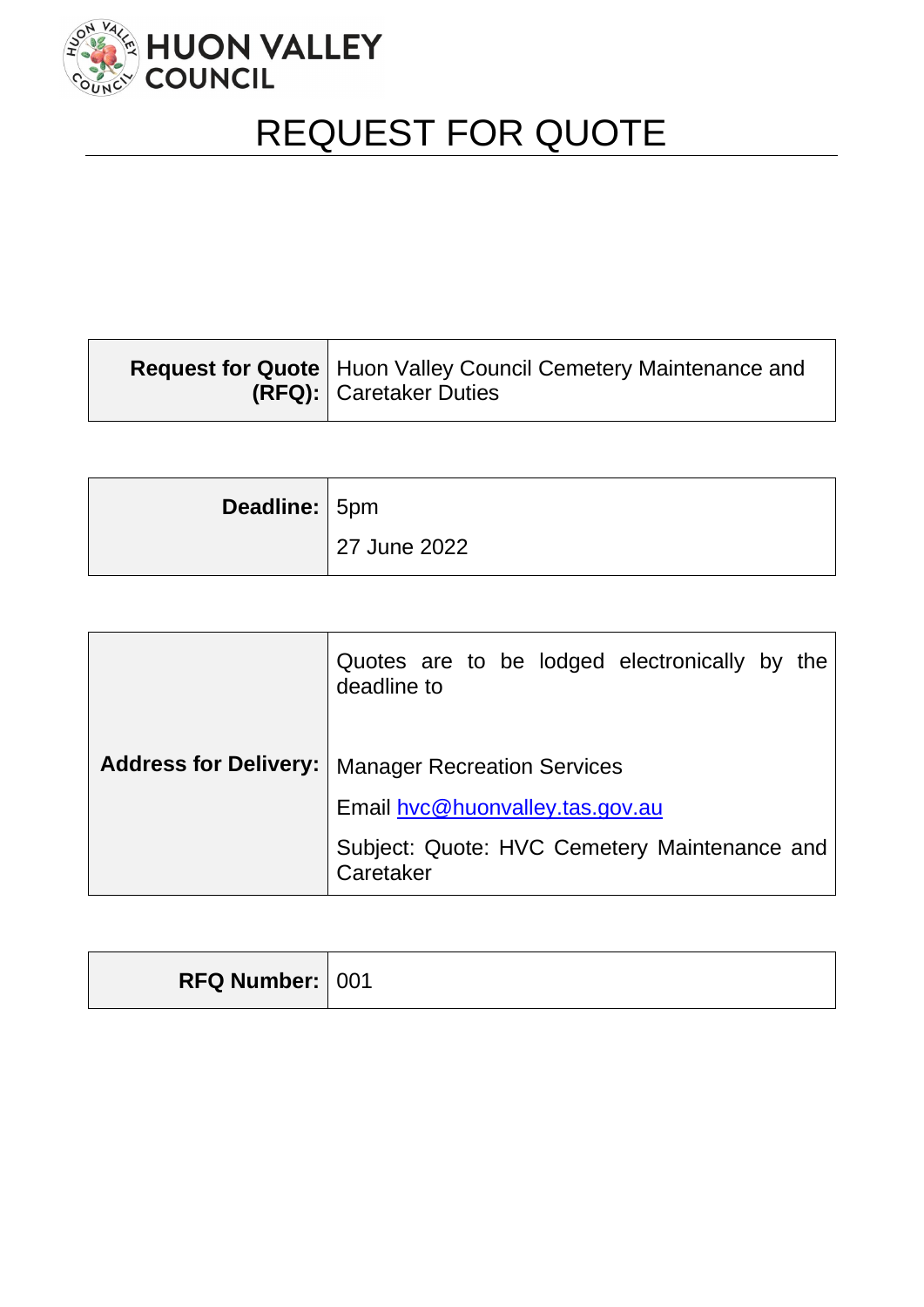# **TABLE OF CONTENTS**

| 1            |      |  |  |
|--------------|------|--|--|
|              | 1.1  |  |  |
|              | 1.2  |  |  |
|              | 1.3  |  |  |
|              | 1.4  |  |  |
|              | 1.5  |  |  |
|              | 1.6  |  |  |
|              | 1.7  |  |  |
|              | 1.8  |  |  |
|              | 1.9  |  |  |
|              | 1.10 |  |  |
|              | 1.11 |  |  |
|              | 1.12 |  |  |
|              | 1.13 |  |  |
|              | 1.14 |  |  |
|              | 1.15 |  |  |
|              | 1.16 |  |  |
|              | 1.17 |  |  |
|              | 1.18 |  |  |
|              | 1.19 |  |  |
|              | 1.20 |  |  |
|              | 1.21 |  |  |
|              | 1.22 |  |  |
|              | 1.23 |  |  |
|              | 1.24 |  |  |
|              | 1.25 |  |  |
|              | 1.26 |  |  |
| $\mathbf{2}$ |      |  |  |
| 3            |      |  |  |
|              | 3.1  |  |  |
|              | 3.2  |  |  |
|              | 3.3  |  |  |
| 4            |      |  |  |
| 5            |      |  |  |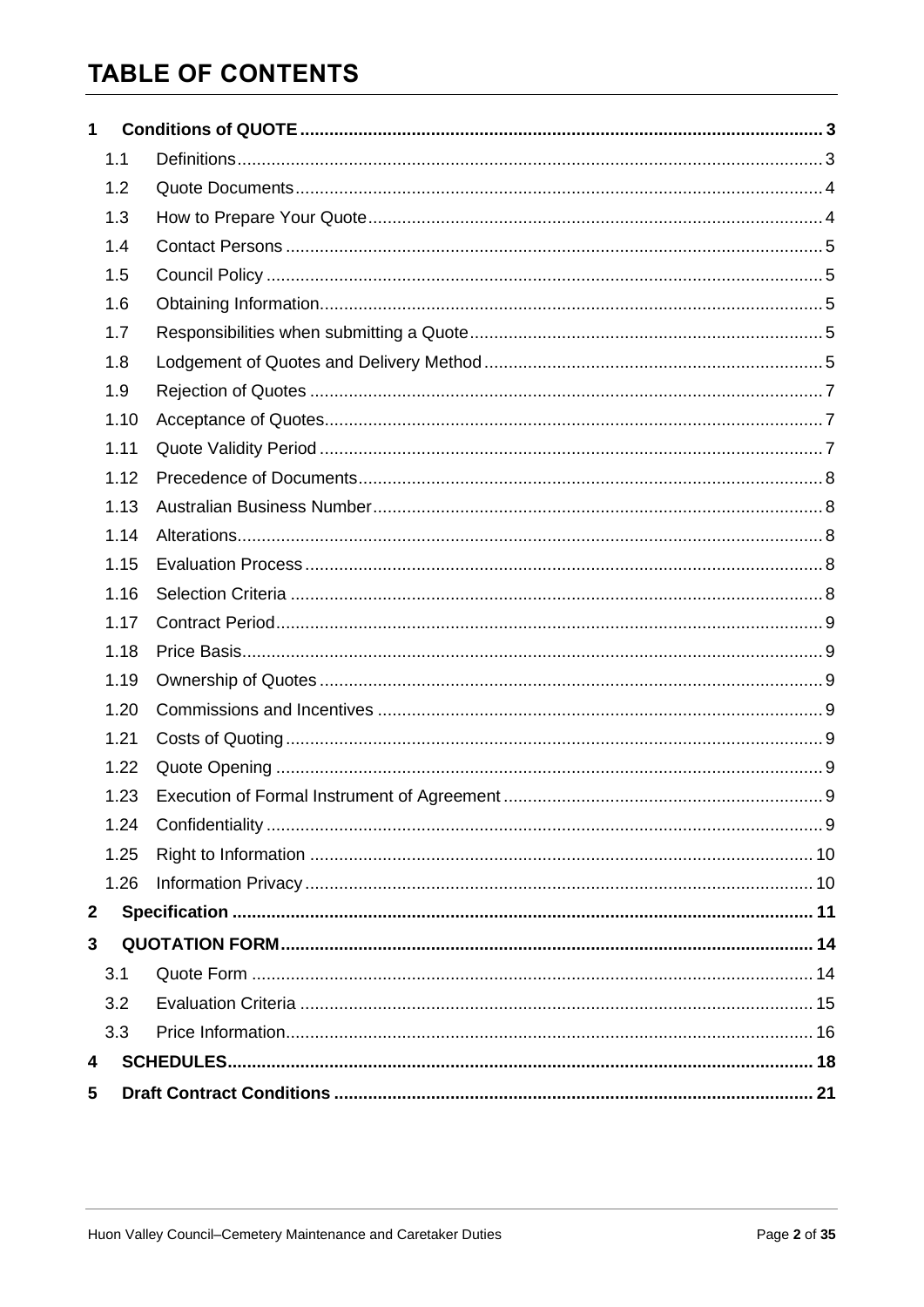# <span id="page-2-0"></span>**1 CONDITIONS OF QUOTE**

# <span id="page-2-1"></span>**1.1 Definitions**

Below is a summary of some of the important defined terms used in this Request:

| <b>Attachments</b>                                      | The documents you attach as part of your Quote.                                                                                                                                                                                           |  |
|---------------------------------------------------------|-------------------------------------------------------------------------------------------------------------------------------------------------------------------------------------------------------------------------------------------|--|
| <b>Conditions of</b><br>Quote                           | Means these Conditions of Quote                                                                                                                                                                                                           |  |
| <b>Contract</b>                                         | Means a legally binding or valid agreement between the Principal and<br>the Contractor.                                                                                                                                                   |  |
| <b>Contractor</b>                                       | Means the person or persons, corporation or corporations whose Quote<br>is accepted by the Principal, including the executors or administrators,<br>successors and assignments of such person or persons, corporation or<br>corporations. |  |
|                                                         | Means any technical, commercial or other information, ideas, concepts,<br>know-how, data drawings, specifications or designs of any kind:                                                                                                 |  |
| <b>Confidential</b><br><b>Information</b>               | owned by the Principal and supplied or made available by the<br>(a)<br>Principal; or                                                                                                                                                      |  |
|                                                         | material supplied or made available by the Principal for the<br>(b)<br>purposes of submitting the Quote.                                                                                                                                  |  |
| <b>Deadline</b>                                         | Means 27 June 2022                                                                                                                                                                                                                        |  |
| <b>General Conditions</b><br>of Contract                | Means the General Conditions of Contract provided or nominated in Part<br>6.                                                                                                                                                              |  |
| <b>Offer</b>                                            | Your offer to supply the Requirements.                                                                                                                                                                                                    |  |
| <b>Personal</b><br><b>Information</b>                   | Has the meaning given in Personal Information Protection Act 2004                                                                                                                                                                         |  |
| <b>Principal</b>                                        | Means the Huon Valley Council.                                                                                                                                                                                                            |  |
| <b>Request OR RFQ</b><br><b>OR Request for</b><br>Quote | This document.                                                                                                                                                                                                                            |  |
| <b>Requirement</b>                                      | The goods and/or services requested by the Principal, as detailed in the<br>Specification.                                                                                                                                                |  |
| <b>RTI Act</b>                                          | Means the Right to Information Act 2009                                                                                                                                                                                                   |  |
| <b>Selection Criteria</b>                               | The criteria used by the Principal in evaluating your Quote.                                                                                                                                                                              |  |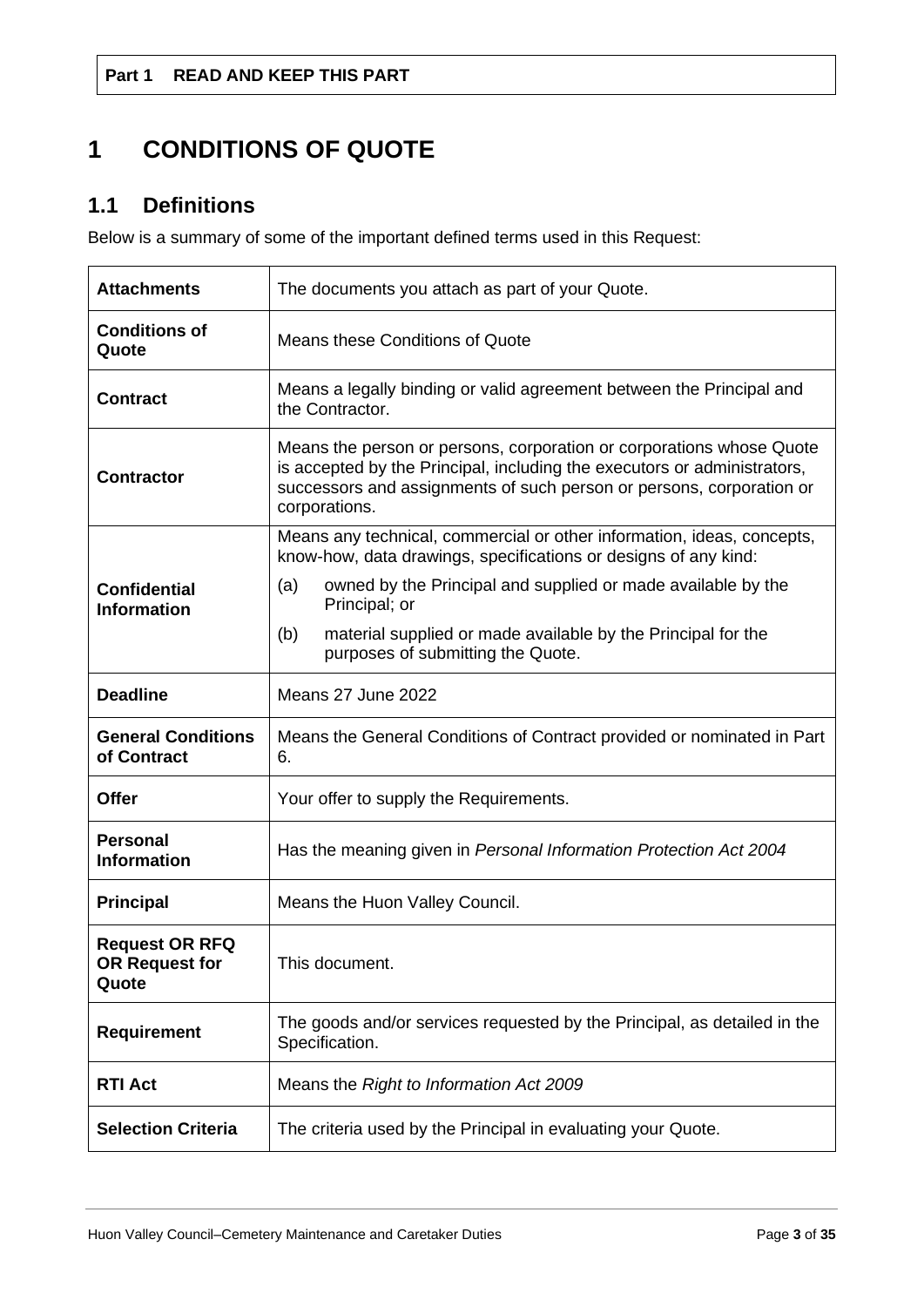| <b>Special Conditions</b><br>Means the Special Conditions of Contract (if any) comprising Part 7 (if<br>applicable) of the Request for Quote<br>of Contract |                                                                                                                                                                            |
|-------------------------------------------------------------------------------------------------------------------------------------------------------------|----------------------------------------------------------------------------------------------------------------------------------------------------------------------------|
| <b>Specification</b>                                                                                                                                        | The Statement of Requirements that the Principal requests you to<br>provide if selected, as detailed in Part 2 including any amendment or<br>addition to the Specification |
| <b>Quote OR</b><br><b>Submission</b>                                                                                                                        | Completed Quote form, Response to the Selection Criteria and<br>Attachments in response to the Request for Quote                                                           |

# <span id="page-3-0"></span>**1.2 Quote Documents**

This Request for Quote is comprised of the following parts:

Part 1 – Conditions of Quote *(read and keep this part)*.

Part 2 – Specification and/or plans/drawings *(read and keep this part)*.

Part 3 – Summary of General Conditions of Contract *(read and keep this part]*

Part 4 – Quotation Offer *(complete and return this part)*.

Part 5 – Additional Information Required for RFQ *(complete and return this part)*

Part 6 – Draft General Conditions of Contract*(read and keep this part)*

## **Separate Documents**

- (a) Addenda and any other special correspondence issued by the Principal for this RFQ.
- (b) Any policy or document referred to but not attached to the Request.

All parts of the Request for Quote must be read and construed together so that all parts are as far as possible consistent. Where the documents are inconsistent, the documents should be read and construed in the order of priority from document (a) to (g) as follows:

- (a) Conditions of Quote;
- (b) Specification;
- (c) Special Conditions of Contract (if any);
- (d) General Conditions of Contract;
- (e) Quote Response;
- (f) Letter of Acceptance;
- (g) Correspondence passing between the Principal and Contractor clarifying any aspect of the Quote.

The Request for Quote is not an offer. The Request for Quote is an invitation for persons to submit an offer for the supply of the Goods and Services particularised in the Specification

# <span id="page-3-1"></span>**1.3 How to Prepare Your Quote**

- (a) Carefully read all parts of this document;
- (b) Ensure you understand the Requirements;
- (c) Complete and return the Quote Form (Part 4) in all respects and include all attachments;
- (d) Make sure you have signed the Quote Form and responded to all of the Selection Criteria; and
- (e) Lodge your Quote before the Deadline.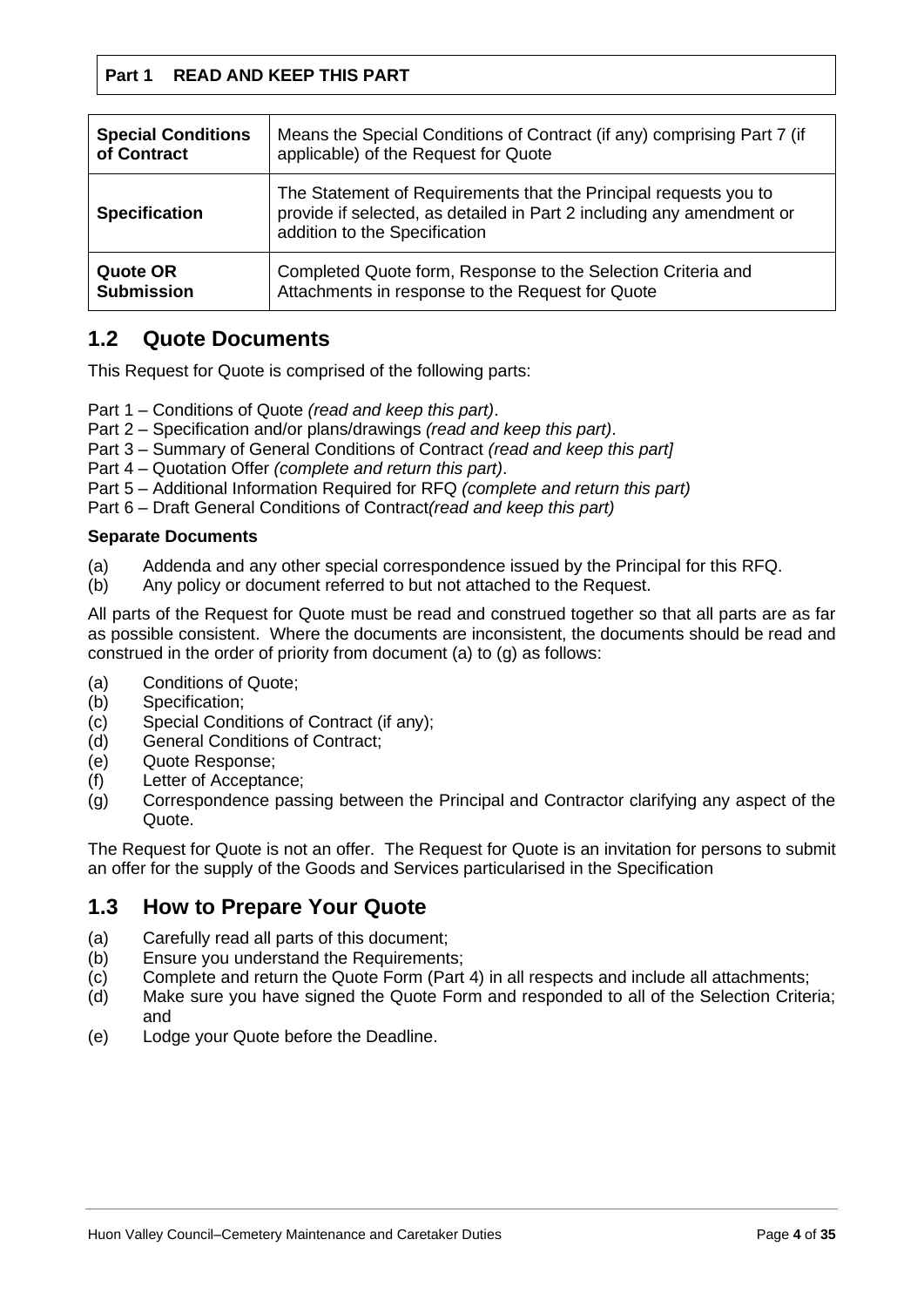## <span id="page-4-0"></span>**1.4 Contact Persons**

Information for the RFQ will only be relied upon as provided from the person listed below:

| Name:      | Rebecca Bell - Manager      |
|------------|-----------------------------|
| Telephone: | $(03)$ 6264 0300            |
| Email:     | rbell@huonvalley.tas.gov.au |

# <span id="page-4-1"></span>**1.5 Council Policy**

This RFQ is called in accordance with the provisions of the *Local Government Act 1993* and the Huon Valley Council's *Code for Tenders and Contracts - Gov-Corp 013* (the Code) [http://www.huonvalley.tas.gov.au/wp-content/uploads/2017/12/Code-for-Tenders-and-](http://www.huonvalley.tas.gov.au/wp-content/uploads/2017/12/Code-for-Tenders-and-Contracts.pdf)[Contracts.pdf](http://www.huonvalley.tas.gov.au/wp-content/uploads/2017/12/Code-for-Tenders-and-Contracts.pdf)

# <span id="page-4-2"></span>**1.6 Obtaining Information**

The Principal will provide the Request for Quote through its website. No fee is payable for the supply of the Request for Quote.

Any additional information required must be obtained from the Council via email.

The Principal will not be bound by any advice or information furnished by a Councillor or officer (except the Contact Person) of the Principal with respect to the Request for Quote.

Information provided by or on behalf of the Principal via email:

- (a) Will not, unless expressly incorporated into the Contract, form part of the Contract; and
- (b) Is not warranted or represented by the Principal as accurate, correct or adequate.

## <span id="page-4-3"></span>**1.7 Responsibilities when submitting a Quote**

Before lodging its Quote:

- (a) Carefully read and consider the Request for Quote and any other information made available by the Principal with respect to the Request for Quote and the process of tendering for the Contract; and
- (b) Read and consider all information relevant to the risks, contingencies and other circumstances relevant to the Request for Quote; and
- (c) Independently verify any information provided by or on behalf of the Principal, and satisfy itself that the information is adequate and accurate; and
- (d) Submit accurate and complete information in a Quote; and
- (e) Ensure compliance in all respects with the requirements of the Conditions of Quote.

In evaluating Quotes and determining with whom it will enter the Contract, the Principal will rely upon compliance with the requirements of this clause.

Failure to comply with any requirement in this clause will not relieve the responsibility to complete the Contract in accordance with its terms, and in particular, the price or rate in the Quote.

# <span id="page-4-4"></span>**1.8 Lodgement of Quotes and Delivery Method**

The Quote must be lodged by the Deadline. The Deadline for this Request is 5pm 27 June 2022.

## **1.8.1 Form of Lodgement**

**ALL QUOTES** are required to be lodged electronically.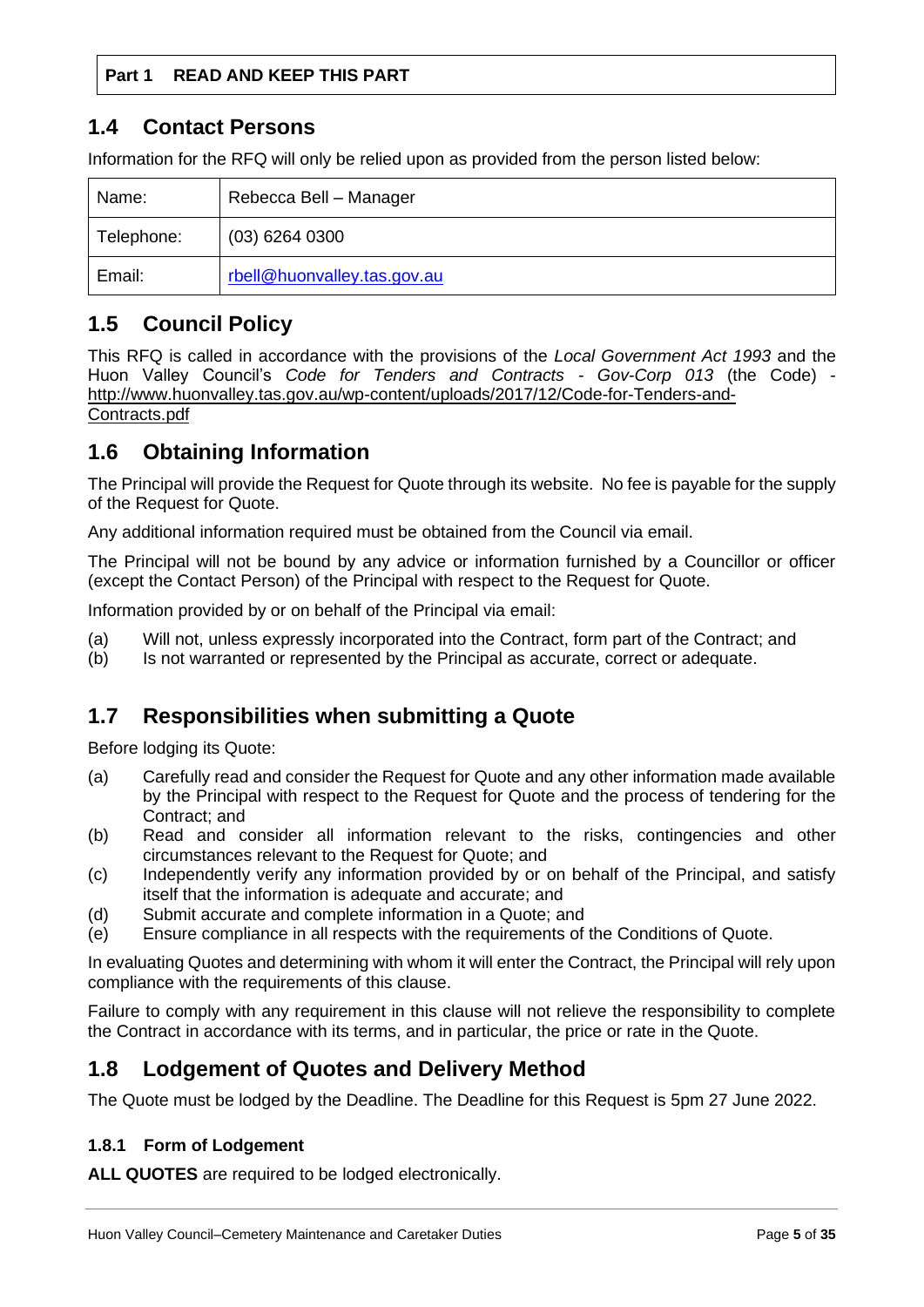**No late Quotes will be accepted. Quotes submitted by facsimile, , mail, hand delivered, telephone or by any other method other than email, WILL NOT be accepted for evaluation.**

A Tenderer must not alter or add to the Quote Response unless required by the Conditions of Quote.

### **1.8.2 Addressing Submission**

All electronic Quote submissions are to address the quotation requirements of Part 3 and 4 of this document.

### **1.8.3 Content of Submissions**

Tenderers must ensure that they meet the following requirements, when submitting their submission:

(a) One (1) copy of their Quote submission in a format readable by Microsoft Office 2013 or Adobe PDF

The Quote must be presented in the format as detailed in Section 1.8.4*,* it must include an index and the pages must be numbered consecutively.

Any brochures or pamphlets are to be included in the electronic copy of the Quote submission.

The Quote Response must be fully completed, and include all supporting documents and materials required by both the Conditions of Quote and the Quote Response.

The Quote Response must contain the following items:

- (a) Full name; and
- (b) Australian Business Number, and
- (c) Address and facsimile number for the service of notices.

For a firm, the Quote Response must contain:

- (a) The full names and addresses of each member of the firm;
- (b) The business name under which the firm trades; and
- $(c)$  The firm's address and facsimile number for the service of notice; and
- (d) The firm's Australian Business Number.

For a corporation, the Quote Response must contain details of the corporation's:

- (a) Name; and
- (b) Business name (if applicable); and
- (c) Australian Business Number; and
- (d) Registered office; and
- (e) Address and facsimile number for the service of notices; and
- (f) The name, telephone number and address (if different from the address for service of notices) of a natural person who is authorised by the corporation to represent it in relation to the Quote.

If the Quote is a consortium or a joint venture, the Quote Response must contain details of:

- (a) The name of each member; and
- (b) The structure of the consortium or joint venture, including the proposed managerial structure; and
- (c) The role to be played by each member in complying with the terms and conditions of the Contract; and
- (d) In the case of a consortium, the member who is to be the principal contractor on behalf of the consortium.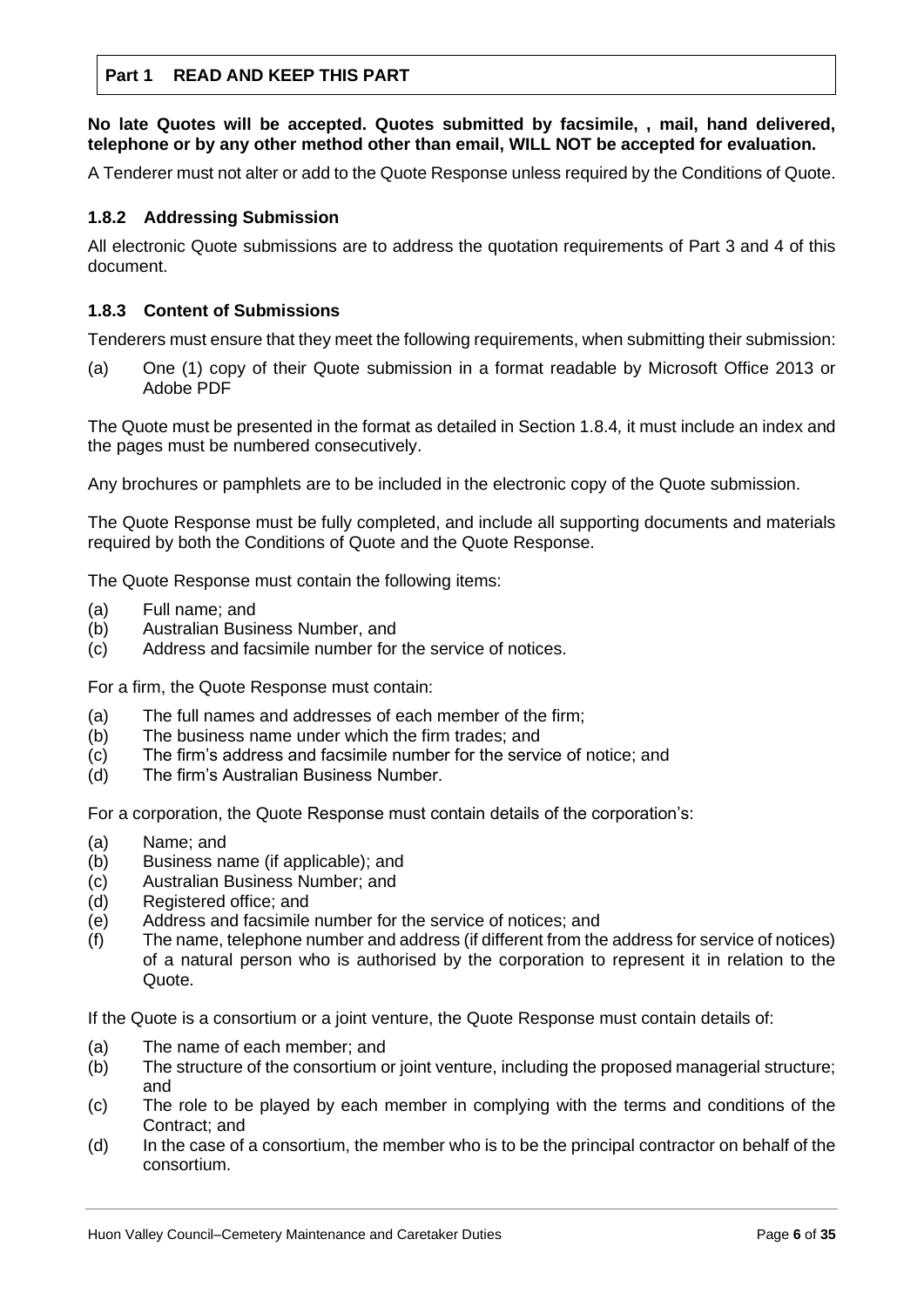The Contract Price in the Quote Response must be:

- (a) In Australian dollars; and
- (b) Comply with clause 1.22 in respect of GST.

#### **1.8.4 Quote Checklist**

Tenderers are to compile their Quote in the order as detailed below. Quotes that do not comply with the following order may be excluded for evaluation.

|   | Cover Page                                                                        |
|---|-----------------------------------------------------------------------------------|
| 2 | Index                                                                             |
| 3 | Introduction/Cover Letter                                                         |
| 4 | Form of Quote (signed by authorised signatory)                                    |
| 5 | Compliance Criteria                                                               |
| 6 | Qualitative Criteria                                                              |
| 7 | <b>Completion of Schedules</b>                                                    |
| 8 | Supplementary documentation (information not requested in Part 4 of this Request) |

# <span id="page-6-0"></span>**1.9 Rejection of Quotes**

A Quote will be rejected without consideration of its merits in the event that:

- (a) It is not submitted before the Deadline; or
- (b) It is not submitted at the place specified in the Request; or
- (c) It may be rejected if it fails to comply with any other requirements of the Request.

## <span id="page-6-1"></span>**1.10 Acceptance of Quotes**

Unless otherwise stated in this Request, Quotes may be for all or part of the requirements and may be accepted by the Principal either wholly or in part. The Principal is not bound to accept the lowest Quote and may reject any or all Quotes submitted.

The Principal may accept a Quote by giving written notice in the form of a Letter of Acceptance.

The Contract will not come into existence until the Principal has given written notice in the form of a Letter of Acceptance.

# <span id="page-6-2"></span>**1.11 Quote Validity Period**

All Quotes will remain valid and open for acceptance for a minimum period of ninety (90) days from the Deadline or forty-five (45) days from the Principal's resolution for determining the Quote, whichever is the later unless extended on mutual agreement between the Principal and the Tenderer in writing.

Each Quote constitutes an offer to the Principal to supply the Goods and Services required under, and otherwise to satisfy the requirements of, the Specification on the terms and conditions of the **Contract**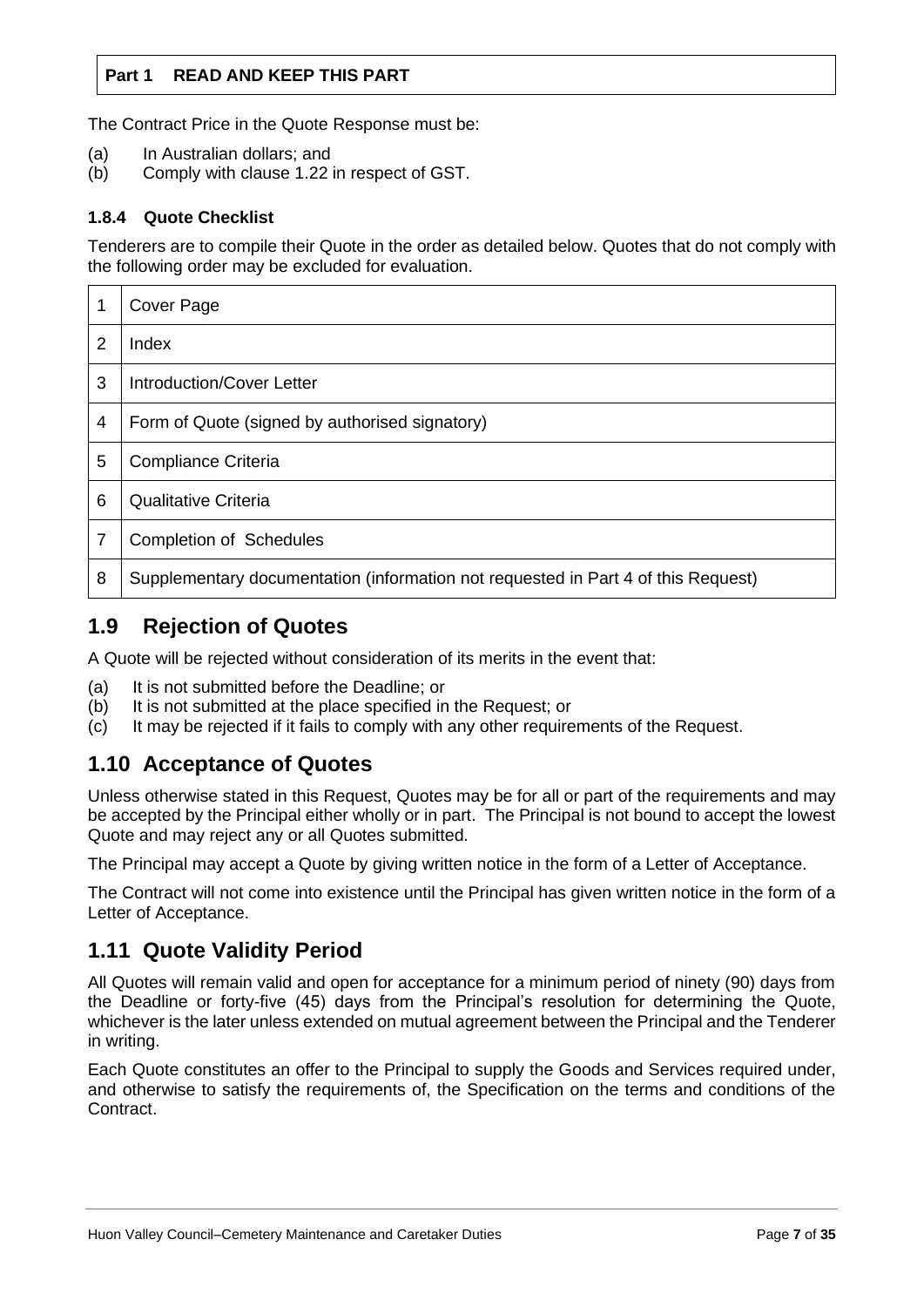## <span id="page-7-0"></span>**1.12 Precedence of Documents**

In the event of there being any conflict or inconsistency between the terms and conditions in this Request and those in the General Conditions of Contract, the terms and conditions appearing in this Request will have precedence.

# <span id="page-7-1"></span>**1.13 Australian Business Number**

Only suppliers with an ABN will be considered eligible to Quote for this contract. The supplier's ABN is to be included on all invoices.

# <span id="page-7-2"></span>**1.14 Alterations**

The Principal will issue an addendum to all registered Tenderers where matters of significance make it necessary to amend or supplement the issued Request documents before the Deadline.

# <span id="page-7-3"></span>**1.15 Evaluation Process**

This is a Request for Quote.

Your Quote will be evaluated using information provided in your Quote.

The following evaluation methodology will be used in respect of this Request:

- (a) Quotes are checked for completeness and compliance. Quotes that do not contain all information requested (eg completed Quote form and Attachments) may be excluded from evaluation.
- (b) Quotes are assessed against the Selection Criteria. Contract costs are evaluated (eg Quoted prices) and other relevant whole of life costs are considered.

A Contract may then be awarded for a Quote considered the most advantageous in accordance with the selection criteria of the Principal.

# <span id="page-7-4"></span>**1.16 Selection Criteria**

The Quoted prices will be assessed together with qualitative and compliance criteria to determine the most advantageous outcome to the Principal.

The Principal has adopted a best value for money approach to this Request. This means that, although price is considered, the Quote containing the lowest price will not necessarily be accepted, nor will the Quote ranked the highest on the qualitative criteria.

A scoring system will be used as part of the assessment of the qualitative criteria. Unless otherwise stated, a Quote that provides all the information requested will be assessed as satisfactory. The extent to which a Quote demonstrates greater satisfaction of each of these criteria will result in a greater score. The aggregate score of each Quote will be used as one of the factors in the final assessment of the qualitative criteria and in the overall assessment of value for money.

## **1.16.1 Compliance Criteria**

These criteria are detailed within Part 4.2 of this document and will not be point scored. Each Quote will be assessed on a Yes/No basis as to whether the criterion is satisfactorily met. An assessment of "No" against any criterion may eliminate the Quote from consideration.

## **1.16.2 Qualitative Criteria**

In determining the most advantageous Quote, the Evaluation Panel will score each Quote against the qualitative criteria as detailed within Part 4 of this document. Each criterion will be weighted to indicate the relative degree of importance that the Principal places on the technical aspects of the goods or services being purchased.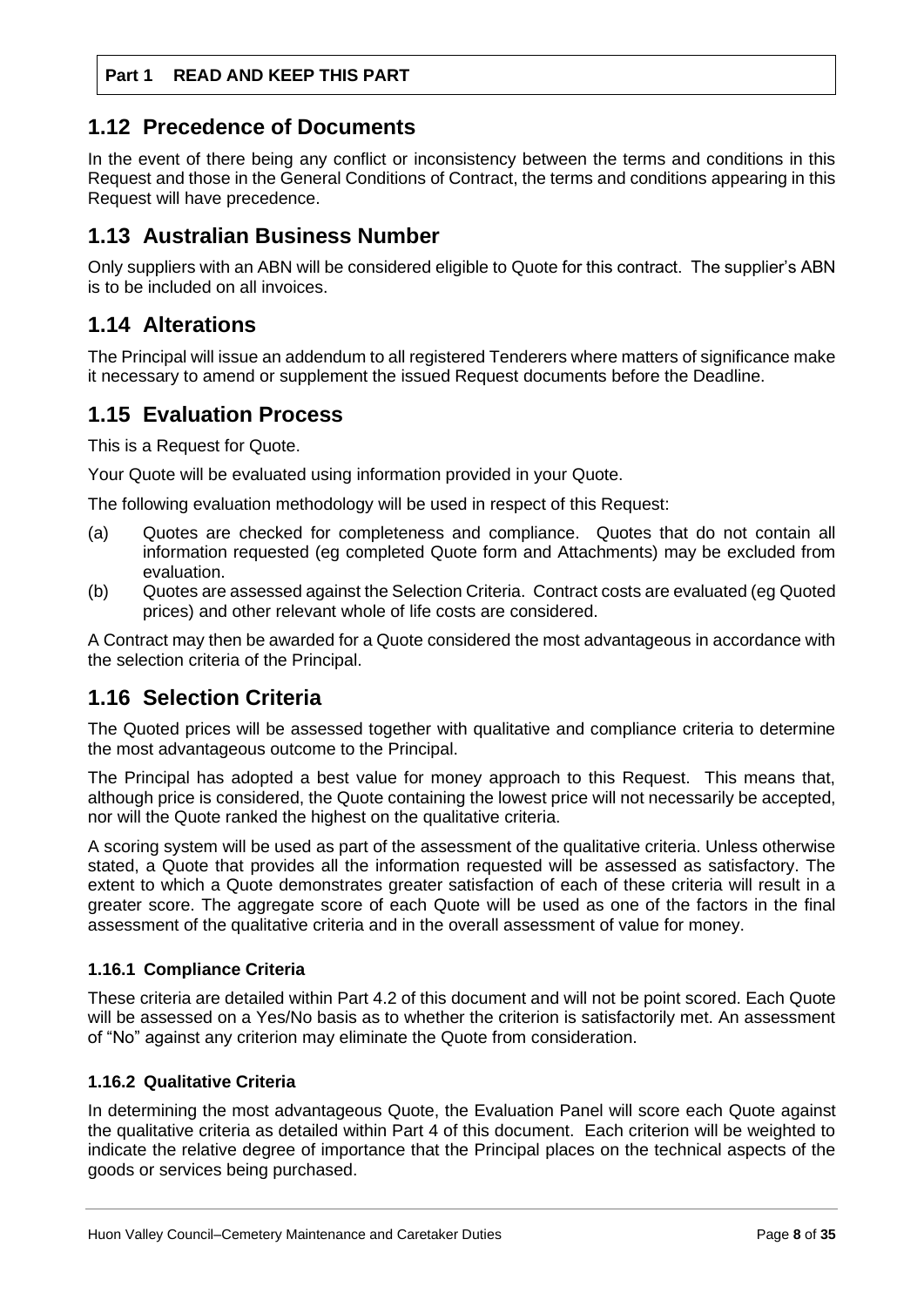Failure to provide the specified information may result in elimination from the quote evaluation process or a low score.

## <span id="page-8-0"></span>**1.17 Contract Period**

The Contract shall be for the period of 12-months with an option to extend.

# <span id="page-8-1"></span>**1.18 Price Basis**

All prices for goods/services offered under this Request are to be fixed for the term of the Contract. Quoted prices must exclude Goods and Services Tax (GST).

Unless otherwise indicated prices Quoted must include delivery, unloading, packing, marking, removal of packing boxes and all applicable levies, duties, taxes and charges. Any charge not stated in the Quote, as being additional will not be allowed as a charge for any transaction under any resultant Contract.

Any price schedule that has been requested by the Principal must be completed in full and in the required format. Unless otherwise stated, the content in the price schedule/s must not be altered in any way and each field within the schedule/s must be completed.

## <span id="page-8-2"></span>**1.19 Ownership of Quotes**

All documents, materials, articles and information submitted as part of or in support of the Quote will become upon submission the property of the Principal and will not be returned at the conclusion of the Quote process PROVIDED that the Contractor be entitled to retain copyright and other intellectual property rights therein, unless otherwise provided by the Contract.

## <span id="page-8-3"></span>**1.20 Commissions and Incentives**

A Quote will not be considered if anybody offers or gives anything to a Councillor of the Principal, or any officer or agent of the Principal, as an inducement for the purpose of seeking to influence the manner in which the Quote is evaluated or the Contract awarded.

# <span id="page-8-4"></span>**1.21 Costs of Quoting**

The Principal will not be liable for payment for any costs, losses or expenses incurred in preparing their Offer, regardless of the outcome of the Quote.

# <span id="page-8-5"></span>**1.22 Quote Opening**

When opening Quotes the General Manager will ensure that Quotes are:

- (a) opened in the presence of a minimum of two Council Officers; and
- (b) clearly identified and recorded.

The General Manager will ensure that receipt of Quotes are acknowledged in writing prior to evaluation however such acknowledgement does not constitute acceptance of the Quote or that the Quote is complete or in compliance with the request for Quote.

# <span id="page-8-6"></span>**1.23 Execution of Formal Instrument of Agreement**

After acceptance of a Quote, the successful Contractor shall execute within seven (7) days of receiving it from the Principal, a Formal Instrument of Agreement.

## <span id="page-8-7"></span>**1.24 Confidentiality**

The any person submitted a Quote:

(a) acknowledges that the Confidential Information is sensitive and valuable, and will remain at all times the property of the Principal; and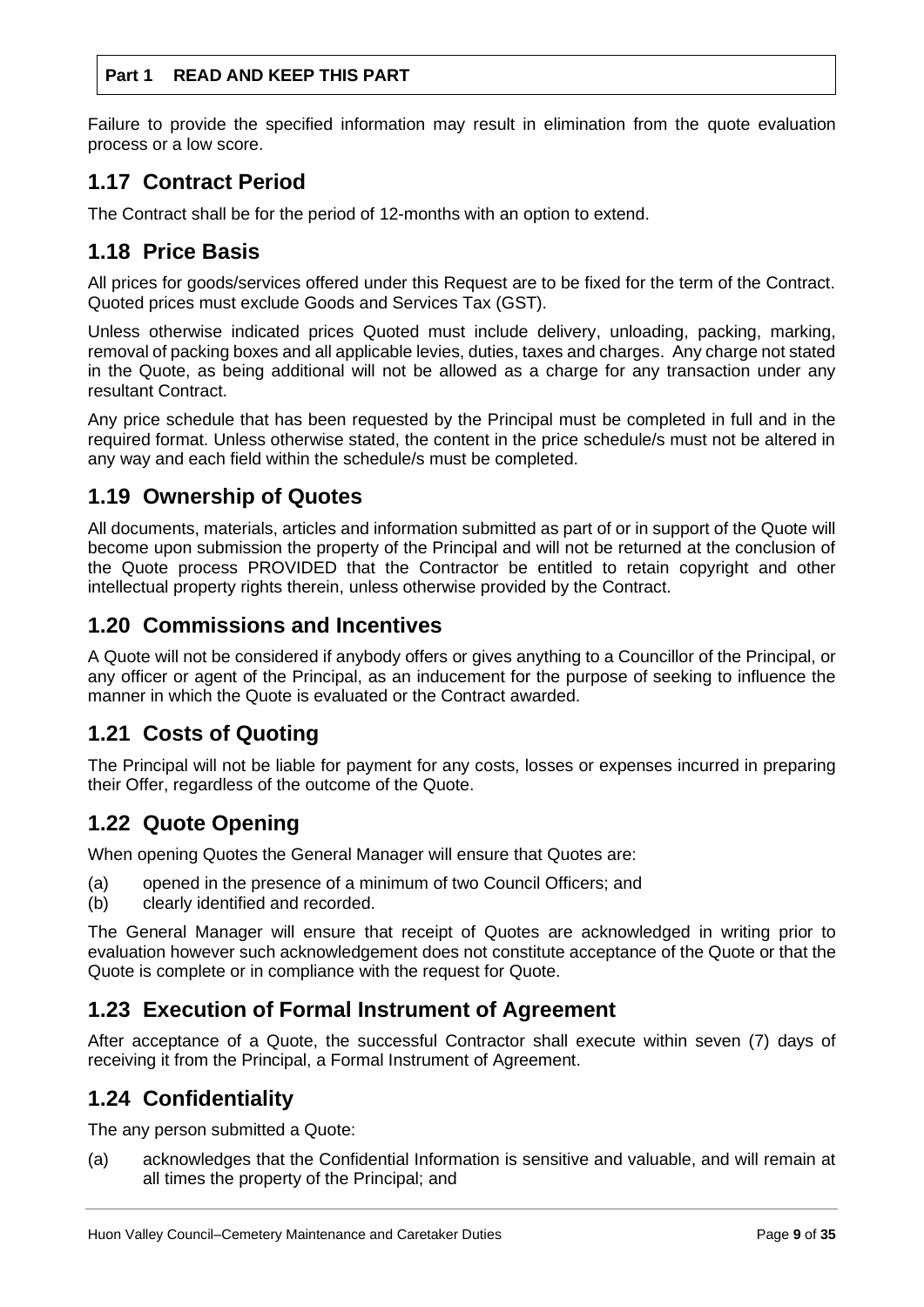- (b) must not use the Confidential Information for any purpose other than preparing its Quote; and
- (c) must not copy any material comprising or containing Confidential Information, other than where (and then only to the extent that) copying is necessary to enable it to prepare its Quote; and
- (d) must allow access to the Confidential Information by Relevant Persons only to the extent necessary to enable the Quote to be prepared; and
- (e) must obtain the Principal's written consent before disclosing Confidential Information to a person other than a Relevant Person.

The consent of the Principal to disclosure of the Confidential Information may be given or withheld on such terms and conditions as the Principal considers appropriate.

The obligation under this clause continues after closure of Quotes and award of the Contract.

Failure or delay by the Principal in enforcing strict compliance with this clause or pursuing a remedy under this clause will not constitute a waiver or implied variation of the entitlement or remedy.

This Clause will not apply to an item of Confidential Information where it can be established that:

- (a) the item has been transferred to the public domain through no fault of the person submitting a Quote; or
- (b) the item was already in the person's possession when it was supplied or made available by the Principal, and not acquired directly or indirectly from the Principal; or
- (c) it has received from the Principal written notification that the Principal no longer requires the person to keep the item confidential.

# <span id="page-9-0"></span>**1.25 Right to Information**

The *Right to Information Act 2009* provides members of the public with a legally enforceable right to access documents held by Tasmanian Government agencies (including Local Governments).

The Act requires that documents be disclosed upon request, unless the documents are exempt, or on balance, disclosure is contrary to the public interest.

Information provided is potentially subject to disclosure to third parties pursuant to the Act.

If disclosure under the Act, or general disclosure of information provided, would be of substantial concern, because it would disclose trade secrets, information of commercial value, the purpose or results of research, or other information of a confidential nature, including Personal Information, this should be indicated in the Quote. The Principal cannot guarantee that any information provided by will be protected from disclosure under the Act.

# <span id="page-9-1"></span>**1.26 Information Privacy**

The Principal is bound by the provisions of the *Personal Information Protection Act 2004.*

By submitting a Quote, it is warranted that consent is provided of each individual whose personal information is included in the Quote for:

- (a) the inclusion of their personal information in the Quote; and
- (b) the use of the personal information by the Principal for the purpose of evaluating and awarding the Quote; and
- (c) the disclosure of the personal information to other parties (including professional advisors) as may be involved in assisting the Principal with the evaluation of the Quote.

A Person must immediately notify the Principal upon becoming aware of any breach of this clause.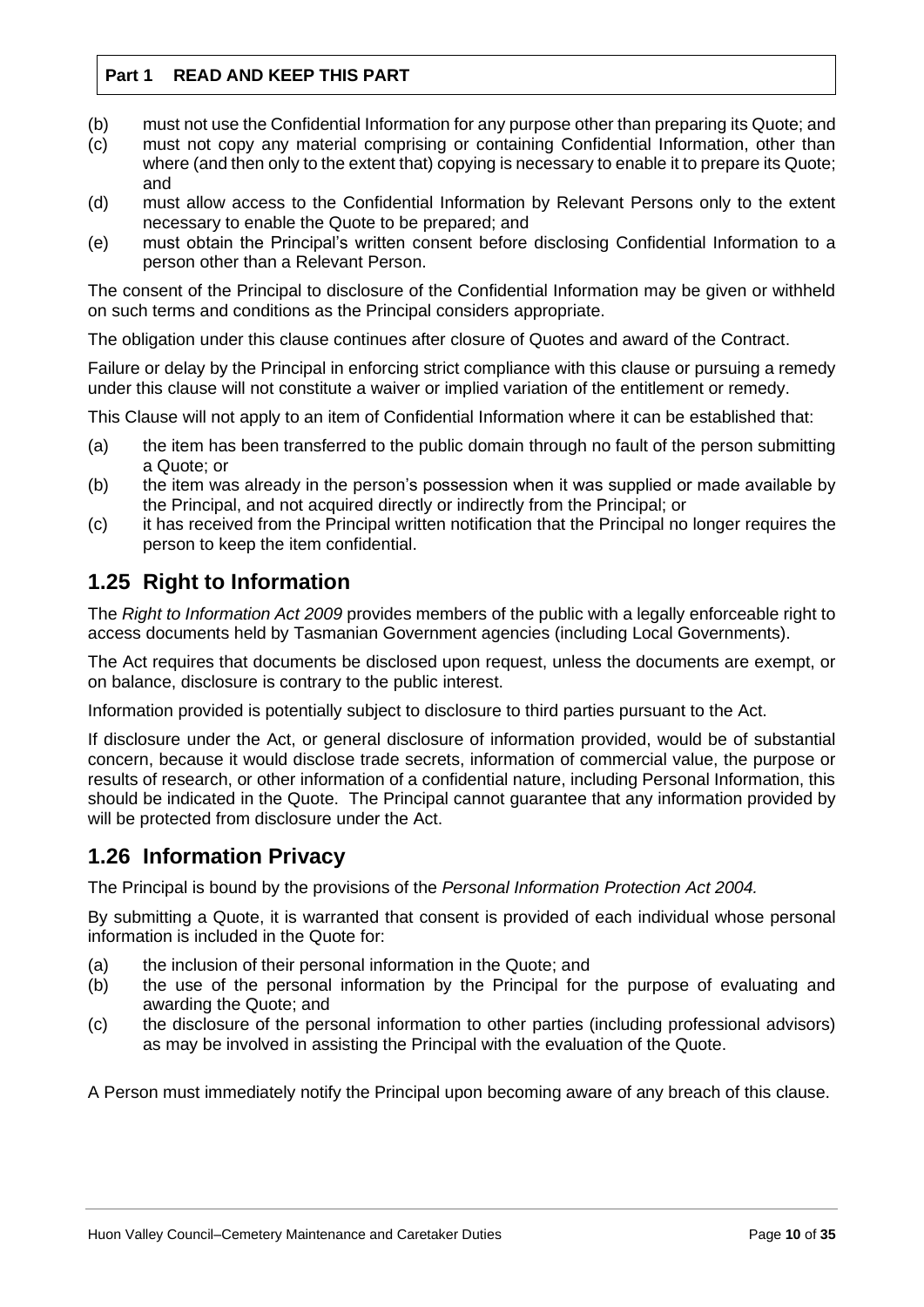# <span id="page-10-0"></span>**2 SPECIFICATION**

# **Schedule of Works 'A'**

# **Huon Lawn Cemetery Contractor**

| <b>Duties</b> |                                                               | $1$ Nov $-30$ Apr     | 1 May - 31 Oct                                         |
|---------------|---------------------------------------------------------------|-----------------------|--------------------------------------------------------|
| $\circ$       | Mowing of Lawns                                               | Weekly                | Weekly                                                 |
| $\circ$       | Gardening, Weeding Pruning,<br><b>Fertilising Garden Beds</b> | Weekly                | Fortnightly                                            |
| $\circ$       | Pruning trees                                                 | As required           | As required                                            |
| $\circ$       | Pruning and spraying roses                                    | Dead head as required | Full prune carried out 1 <sup>st</sup><br>week in July |
| $\circ$       | Brush cutting plaque areas<br>(weed spray not permitted)      | Fortnightly           | Fortnightly                                            |
| $\circ$       | Sweeping kerb, gutters and paths                              | As required           | As required                                            |
| $\circ$       | <b>Empty Rubbish bins</b>                                     | Weekly                | Weekly                                                 |
| $\circ$       | Aerating and fertilising grounds                              | Annually              | Annually                                               |
| $\circ$       | Spraying weeds along fence line                               | 6-weekly              | 6-weekly                                               |
| $\circ$       | Ground irrigation                                             | As required           |                                                        |
| $\circ$       | Check toilets are clean and tidy                              | Prior to funerals     | Prior to funerals                                      |

# **Dover Lawn Cemetery Contractor**

| <b>Duties</b> |                                          | $1$ Nov $-$ 30 Apr | 1 May - 31 Oct |
|---------------|------------------------------------------|--------------------|----------------|
|               | Mowing of Lawns                          | Fortnightly        | Fortnightly    |
|               | Gardening, Weeding<br>Pruning, Spraying. | 6-weekly           | 6-weekly       |

## **NOTE:**

- Lawns surrounding burial plaques are to be hand mown using a catcher.
- Open lawns can be mown without the use of a catcher however care must be taken to avoid accumulation of lawn clippings.
- In the event of an internment taking place the Contractor must show courtesy the families and avoid any disturbances.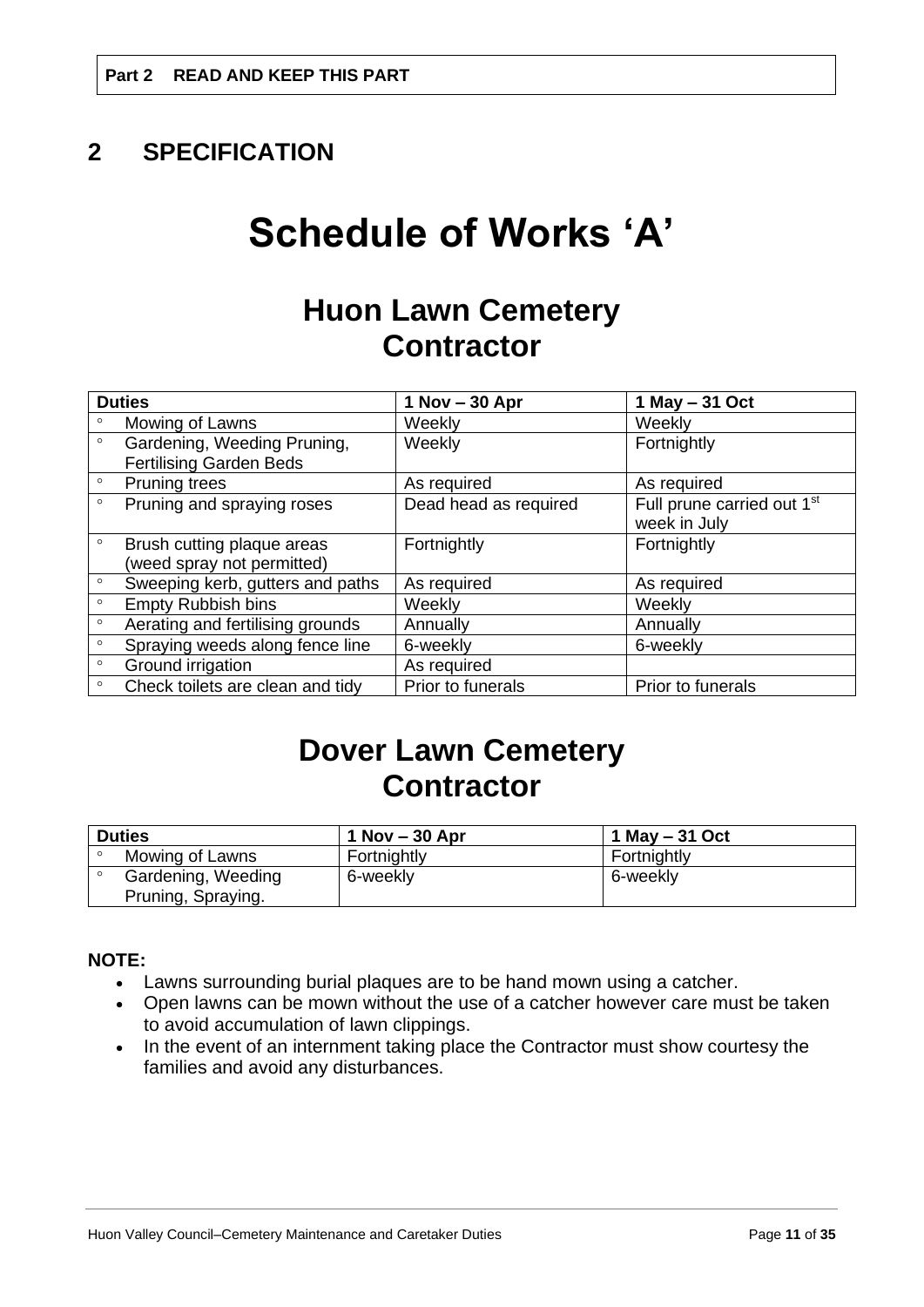# **Huon Valley Council**

# **Schedule of Works 'B'**

# **Huon & Dover Lawn Cemeteries**

| <b>Duties</b>                | <b>Frequency</b>                           |
|------------------------------|--------------------------------------------|
| <b>Burials</b>               | As required on specific burial days        |
| <b>Backfilling of Graves</b> | As required on specific burial days        |
| <b>Graves Development</b>    | As required.                               |
| Plaque installation          | As directed (approximately 1-2 per week).  |
| <b>Placement of ashes</b>    | As directed.                               |
| <b>Record Keeping</b>        | Immediately after any burial, placement or |
|                              | reservation (monthly returns to Council)   |

# **Procedures**

#### Burials

- 1. Liaise with Funeral Directors and Grave Digger
- 2. Mark and set out grave for grave digging
- 3. Place grave surrounds and flower rack at burial site

## Backfilling of graves

(T*o commence no later than 1 hours after completion of Funeral Service)* 

- 1. Fill grave with pre-used dirt and then topdress with a bucket of new loam. Shape and level mound.
- 2. Remove flowers from rack and place on grave in a neat and tidy fashion.
- 3. Remove flower rack and chairs from the area and place in the large shed.
- 4. For first double internments and single internments place concrete plinth at headstone and write name on the plinth
- 5. Put equipment away and lock sheds.

#### Grave Development

- 1. Remove and dispose of flowers into rubbish bin when appropriate.
- 2. Pat down mound with tractor bucket and tread in sides.
- 3. Level, roll and seed grave.
- 4. Top up grave as required.

#### Plaque Installation

- 1. Collect plaques from Council Offices as directed for placement the following day.
- 2. Use string lines to align jig with surrounding plaques. Place jig in ground and mark area. Remove jig and dig out turf to a depth of 40-50mm. Place jig back in ground mark and dig vase hole. Once completed set plinth in place. Glue plaque and hold in place with jig until set.
- 3. Place vase into plinth.
- 4. Make sure that surrounding area is neat and tidy, all dirt is removed and equipment is stored and secured in sheds.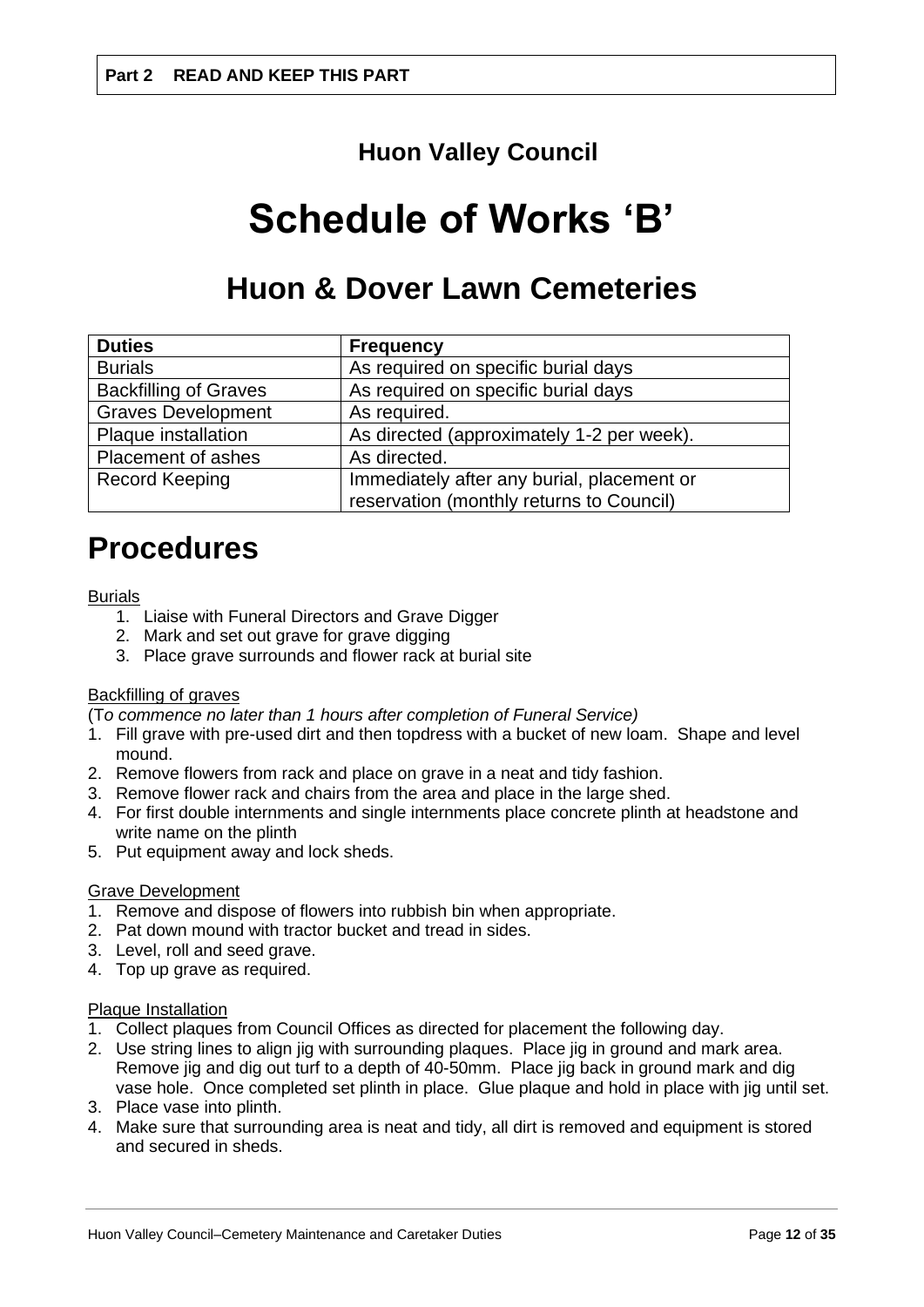Placement of Ashes

- 1. Place ashes in designated niche and attach plaque using holding bracket.
- 2. Meet families for reservations and placements as required.

### Records

- 1. Record grave details in burial register.
- 2. Record placement of ashes details in burial register
- 3. Record reservation details in burial register
- 4. Provide monthly list of burials to Council for further record keeping.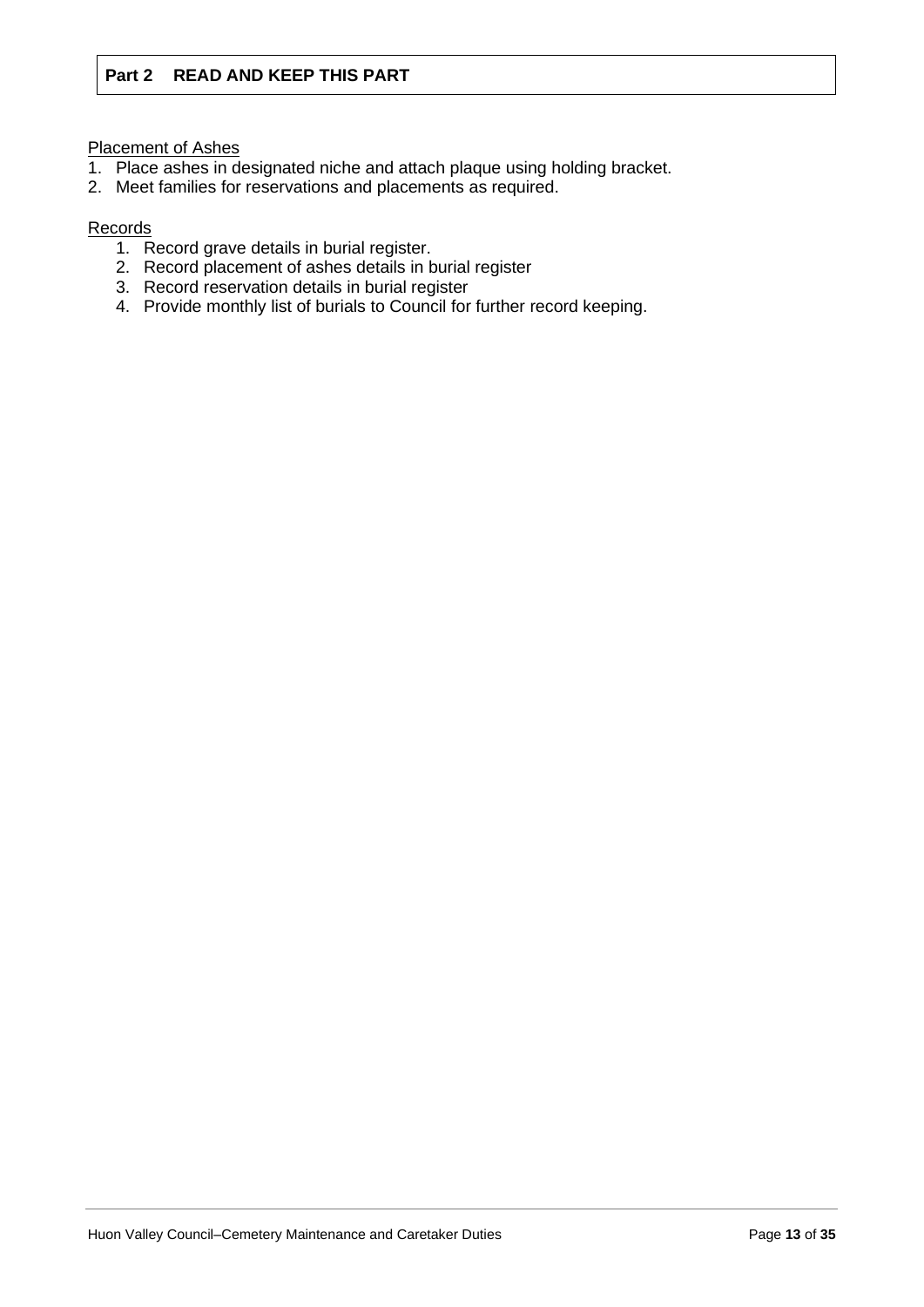# <span id="page-13-0"></span>**3 QUOTATION FORM**

# <span id="page-13-1"></span>**3.1 Quote Form**

| <b>Contract Title</b>                                                                                                                                                                                                                                                                              | Huon Valley Council Cemetery Maintenance and Caretaker<br><b>Duties</b> |  |
|----------------------------------------------------------------------------------------------------------------------------------------------------------------------------------------------------------------------------------------------------------------------------------------------------|-------------------------------------------------------------------------|--|
| <b>Returnable by</b>                                                                                                                                                                                                                                                                               | 5pm 27 June 2022                                                        |  |
| <b>Addressed To</b>                                                                                                                                                                                                                                                                                | The General Manager - Mr Jason Browne                                   |  |
| <b>Name</b>                                                                                                                                                                                                                                                                                        |                                                                         |  |
| <b>Address</b>                                                                                                                                                                                                                                                                                     |                                                                         |  |
| <b>Contact Person</b>                                                                                                                                                                                                                                                                              |                                                                         |  |
| <b>Position</b>                                                                                                                                                                                                                                                                                    |                                                                         |  |
| <b>Telephone Number</b>                                                                                                                                                                                                                                                                            |                                                                         |  |
| <b>Email address</b>                                                                                                                                                                                                                                                                               |                                                                         |  |
| <b>ABN Number</b>                                                                                                                                                                                                                                                                                  |                                                                         |  |
| Are you registered for GST                                                                                                                                                                                                                                                                         | $\Box$ No<br>$\sqcap$ Yes                                               |  |
| In signing this form you agree to the Conditions of Quote, warrant that the information provided in<br>the Quote is accurate and correct, and that the person signing the form is duly authorised to do<br>SO.                                                                                     |                                                                         |  |
| Quote Price – The undersigned do hereby Quote to supply the Huon Valley Council with the<br>products and/or services listed in the Quote schedule for the prices described in and in<br>accordance with the terms and conditions of the Quote Documents, as defined in the Conditions<br>of Quote. |                                                                         |  |
| <b>Signature</b>                                                                                                                                                                                                                                                                                   |                                                                         |  |
| Position of authorised signatory                                                                                                                                                                                                                                                                   |                                                                         |  |
| <b>Dated</b>                                                                                                                                                                                                                                                                                       |                                                                         |  |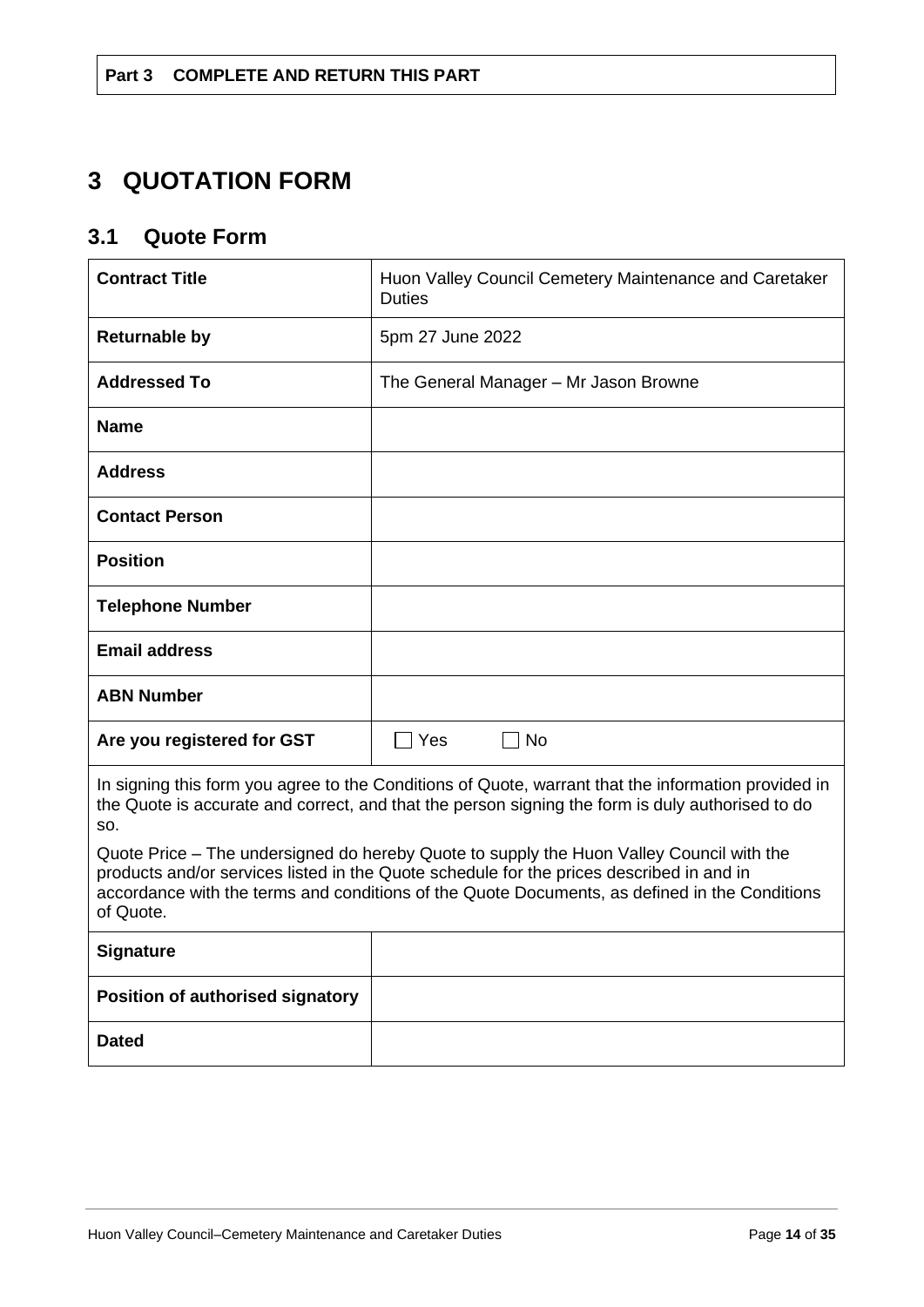# <span id="page-14-0"></span>**3.2 Evaluation Criteria**

In evaluating quotations, the Principal may take into consideration factors including, but not limited to: price; experience; previous performance; capability; safety performance; and conformity with the requirements of this RFQ and any other applicable Council polices.

## **3.2.1 Specific Assessment Criteria**

Before responding to the following specific assessment criteria, note the following:

- (a) All information relevant to your answers to each criterion are to be contained within your Quote;
- (b) Assume that the Evaluation Panel has no previous knowledge of your organisation, its activities or experience;
- (c) Provide full details for any claims, statements or examples used to address the specific assessment criteria; and
- (d) Address each issue outlined within these criterion.

| A. Price                                                                                      | Tenderers must complete Part 4 Schedule 1: Price Schedule             | Weighting<br><b>50%</b> | Tick if<br>attached |
|-----------------------------------------------------------------------------------------------|-----------------------------------------------------------------------|-------------------------|---------------------|
| Pricing Schedule(s) completed in accordance with the format as requested by the<br>Principal. |                                                                       |                         |                     |
| İİ.                                                                                           | All fields within the Pricing Schedule(s) acknowledged and completed. |                         |                     |

| <b>B. Contractor's Experience and Demonstrated Ability</b><br>Tenderers must complete Part 5 Schedule 2: Statement of<br>Tenderer's Experience and Demonstrated Ability. |                                                                                                                                                                                                                                                   | Weighting<br>30% | Tick if<br>attached |
|--------------------------------------------------------------------------------------------------------------------------------------------------------------------------|---------------------------------------------------------------------------------------------------------------------------------------------------------------------------------------------------------------------------------------------------|------------------|---------------------|
| ii.<br>iii.                                                                                                                                                              | Capability and experience<br>Provide details of current contracts<br>Demonstrated ability to work with minimal supervision as<br>a part of a team, as well as the ability to use own<br>initiative to solve problems within the Schedule of Works |                  |                     |

| C. WH&S - Risk Management                                  | Weighting | Tick if  |
|------------------------------------------------------------|-----------|----------|
| Tenderers must address the following information under the | 20%       | attached |
| heading "WH&S - Risk Management".                          |           |          |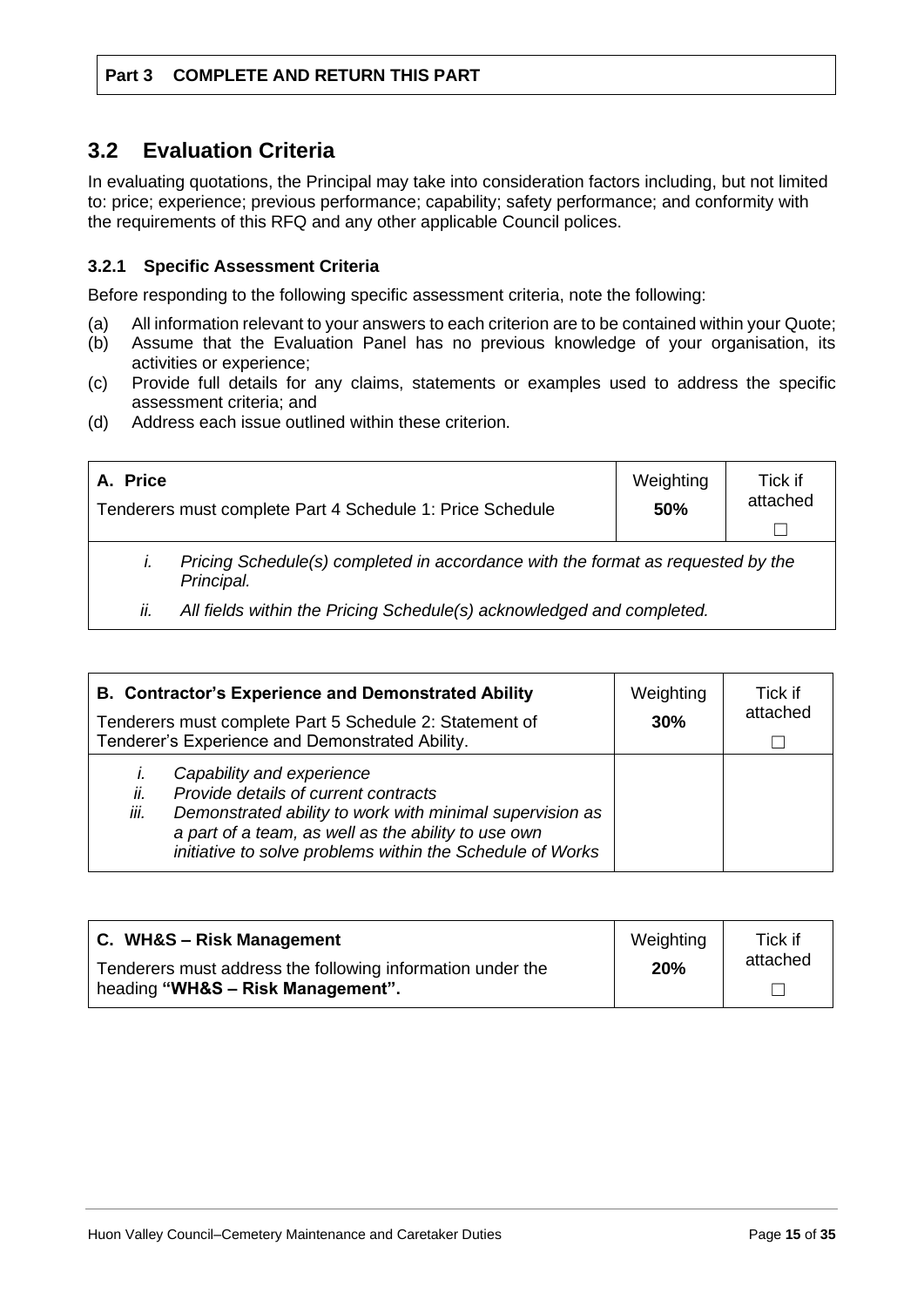*The Contractor must provide details of its Workplace Health and Safety (WHS) Management System in compliance with all duties of an employer specified in the Work Health and Safety Act 2012.* If a certification such as A/NZS 4801.2001 has been obtained please provide.

*The Contractor must submit a complete copy of their WHS Management System documentation which must also include as a minimum requirement:*

- 1. High Risk Licences
- 2. WHS Management System:
	- i. Company WHS Policy Statement
	- ii. Persons with WHS responsibilities
	- iii. General WHS Roles and Responsibilities
	- iv. Any legislation or codes of practice they work under.
	- v. How the Tenderer's WHS Management system is reviewed
- 3. How Risks are managed by:
	- i. Risk Assessment process
	- ii. Hierarchy of Controls
	- iii. Incident reporting and forms used
	- iv. Identified Hazards and forms used
	- v. Workplace Inspections
- 4. Policies relating to:
	- i. Policies on Induction and Training
	- ii. Policies on Consultation and Communication
	- iii. Emergency/Incident Response/First Aid policies
	- iv. Personal Protective Equipment policy
- 5. How they manage specific risks which may include (where applicable):
	- i. Personal Protective Equipment policy
	- ii. Manual Handling
	- iii. Slips Trips Falls
	- iv. Electrical Safety
	- v. Chemical Safety
	- vi. Plant (Licenced and Competency based)
	- vii. Tool safety
	- viii. Working at Heights
	- ix. Confined Spaces
	- x. Excavation Work
	- xi. Working near above and below ground services
	- xii. Outdoor or Sun Policy
	- xiii. Any other specific industry Risks that Tenderer would deal with.
- 6. Safe Work Method Statement (SWMS) and/or Job Safety Analysis (JSA) for the work that they will conduct for council.

# <span id="page-15-0"></span>**3.3 Price Information**

### **3.3.1 Price Basis**

| Are you prepared to offer a fixed price? | $\begin{array}{c c c c c c} \hline \quad \  & \quad \  & \quad \  & \quad \  \end{array}$ |  |
|------------------------------------------|-------------------------------------------------------------------------------------------|--|
|                                          | YES NO                                                                                    |  |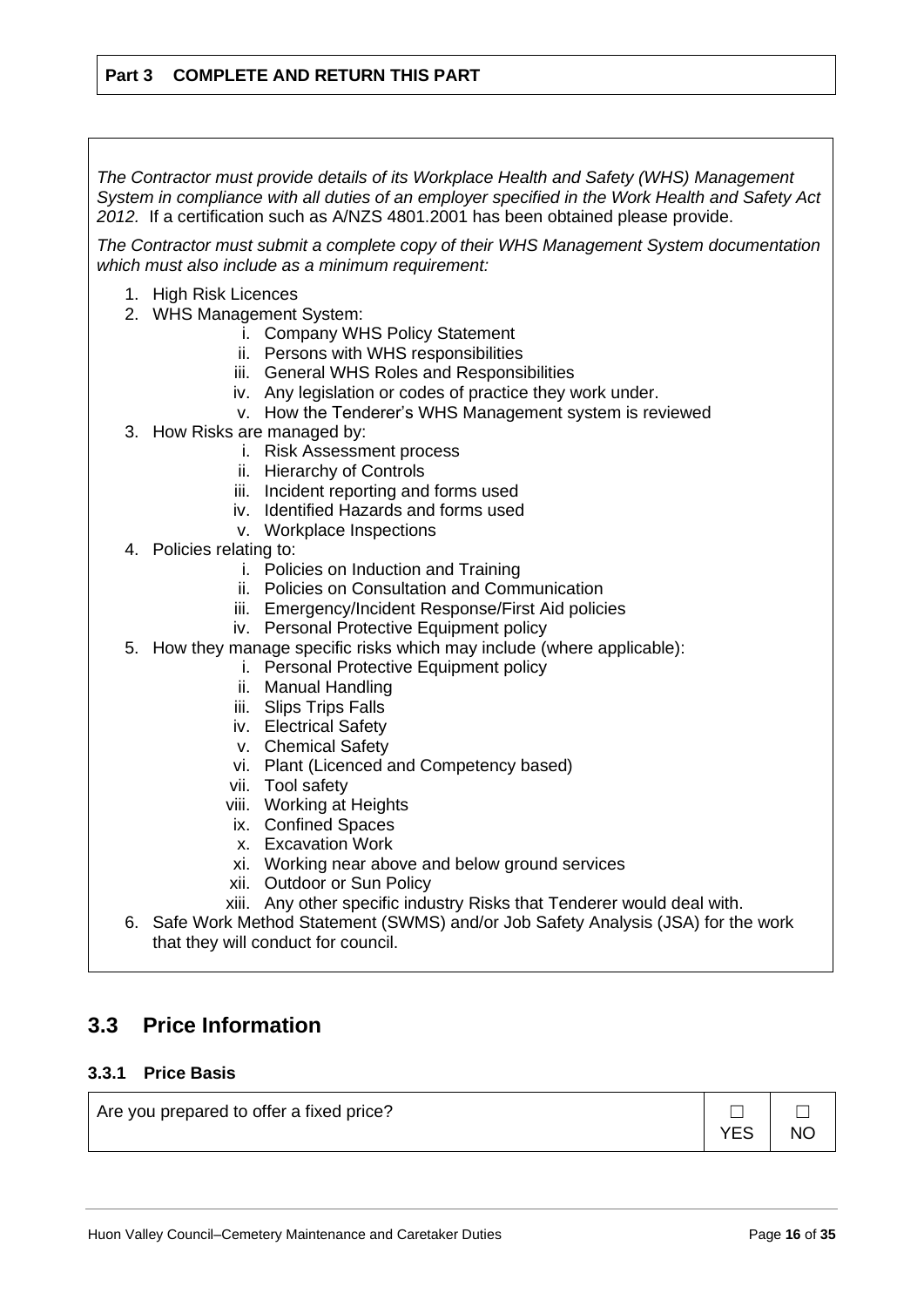| If No, please identify why you are not prepared to offer a fixed price. Supply | Tick if  |
|--------------------------------------------------------------------------------|----------|
| details and label it "Fixed Price".                                            | attached |
|                                                                                |          |

## **3.3.2 Price Schedule**

Complete the Price Schedules in full at Part 4 – Schedules. It is your responsibility to ensure each field within the Price Schedule has been completed/acknowledged prior to submitting a Quote. Before completing the Price Schedule, ensure you have read this entire Request.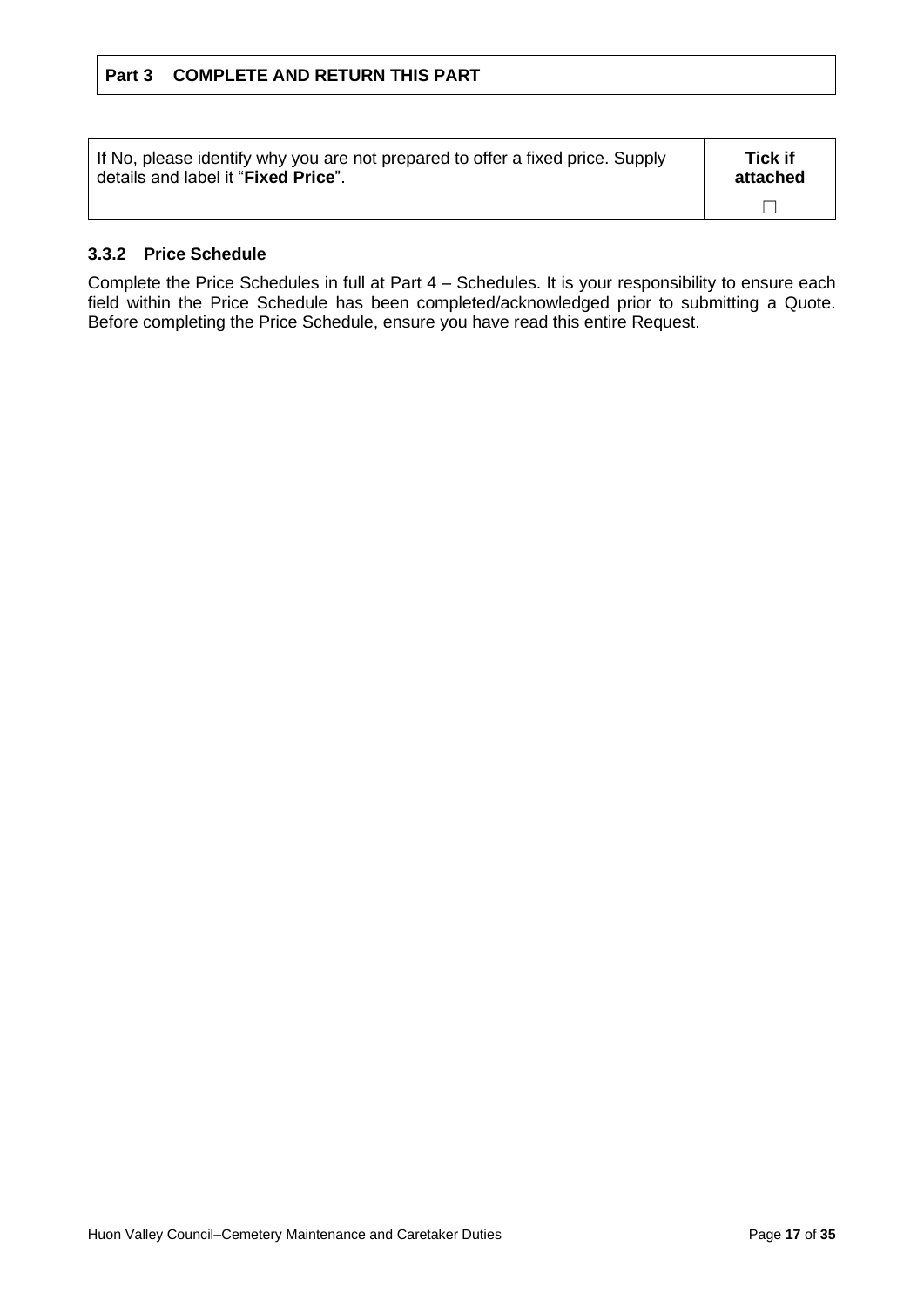# <span id="page-17-0"></span>**4 SCHEDULES**

**SCHEDULE 1: PRICE SCHEDULE**

| <b>ITEM</b>                                                             | <b>TOTAL (ex GST)</b> |
|-------------------------------------------------------------------------|-----------------------|
| <b>Preliminaries</b>                                                    |                       |
| To include all costs associated with                                    | \$                    |
| Huon Valley Council–Cemetery Maintenance and Caretaker<br><b>Duties</b> |                       |
| Insert other cost items according to the specifications                 | \$                    |
| <b>Equipment and Materials</b>                                          |                       |
| The Contractor is required to supply their own equipment                |                       |
| needed to perform the duties detailed in "Schedule A".                  |                       |
| The Council shall supply equipment needed to perform                    |                       |
| the duties detailed in "Schedule B" and all other                       |                       |
| items. It shall be the Contractor's<br>consumable                       |                       |
| responsibility to collect consumables from the Councils                 |                       |
| Depot, Sale Street, Huonville during normal working                     |                       |
| hours (7.30am – 4.00pm Monday to Friday).                               |                       |
| An additional fee of \$50 will be payable for weekend and<br>$\bullet$  |                       |
| public holiday burials.                                                 |                       |
| <b>Total Cost</b>                                                       | \$                    |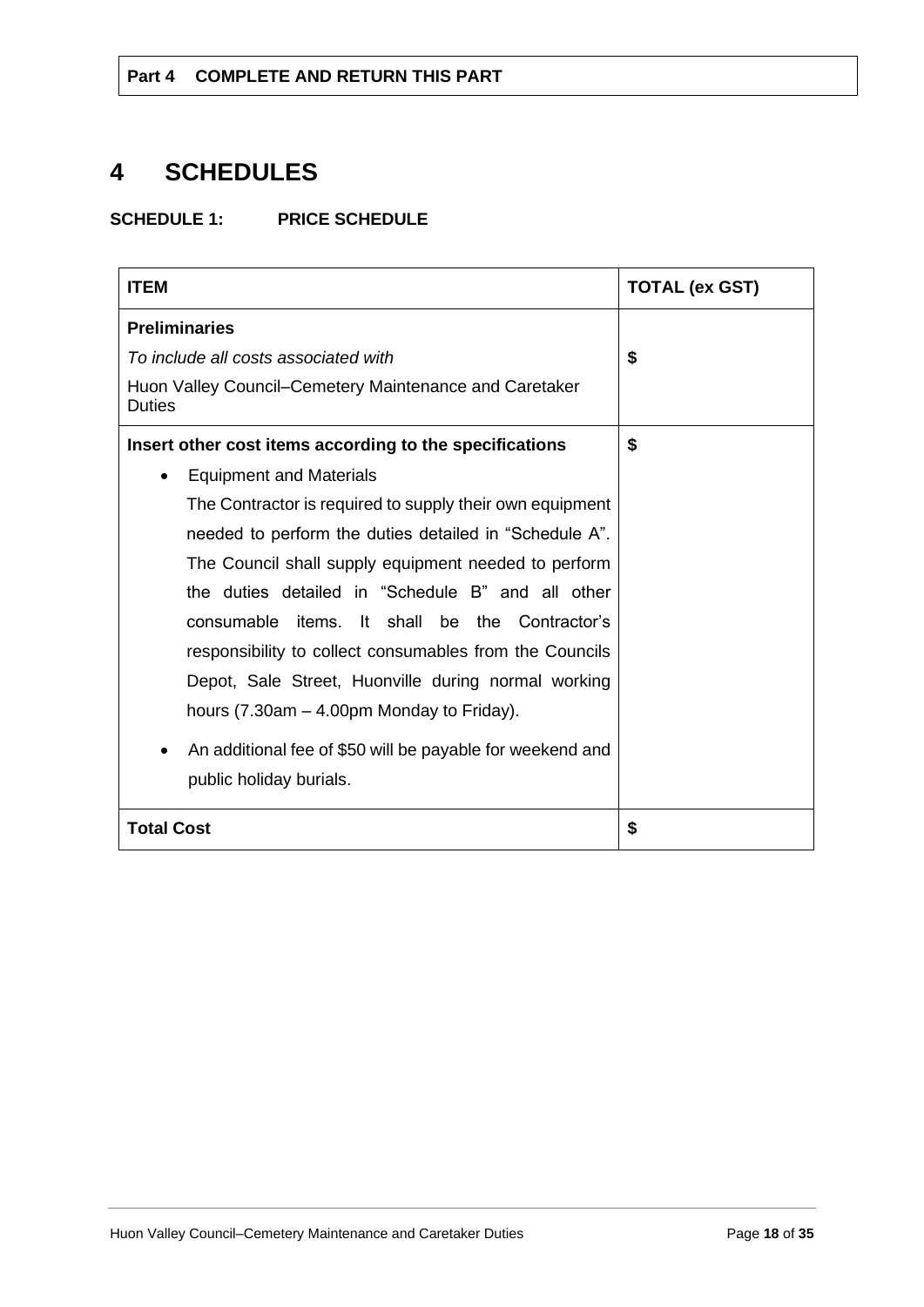## **SCHEDULE 2: STATEMENT OF EXPERIENCE AND DEMONSTRATED ABILITY**

Provide details of capability and experience in the successful completion of similar contracts: Capability and experience:

Provide details of current contracts:

Demonstrated ability to work with minimal supervision as a part of a team, as well as the ability to use own initiative to solve problems within the Schedule of Works:

| Date:         |  |
|---------------|--|
| Organisation: |  |
| Signature:    |  |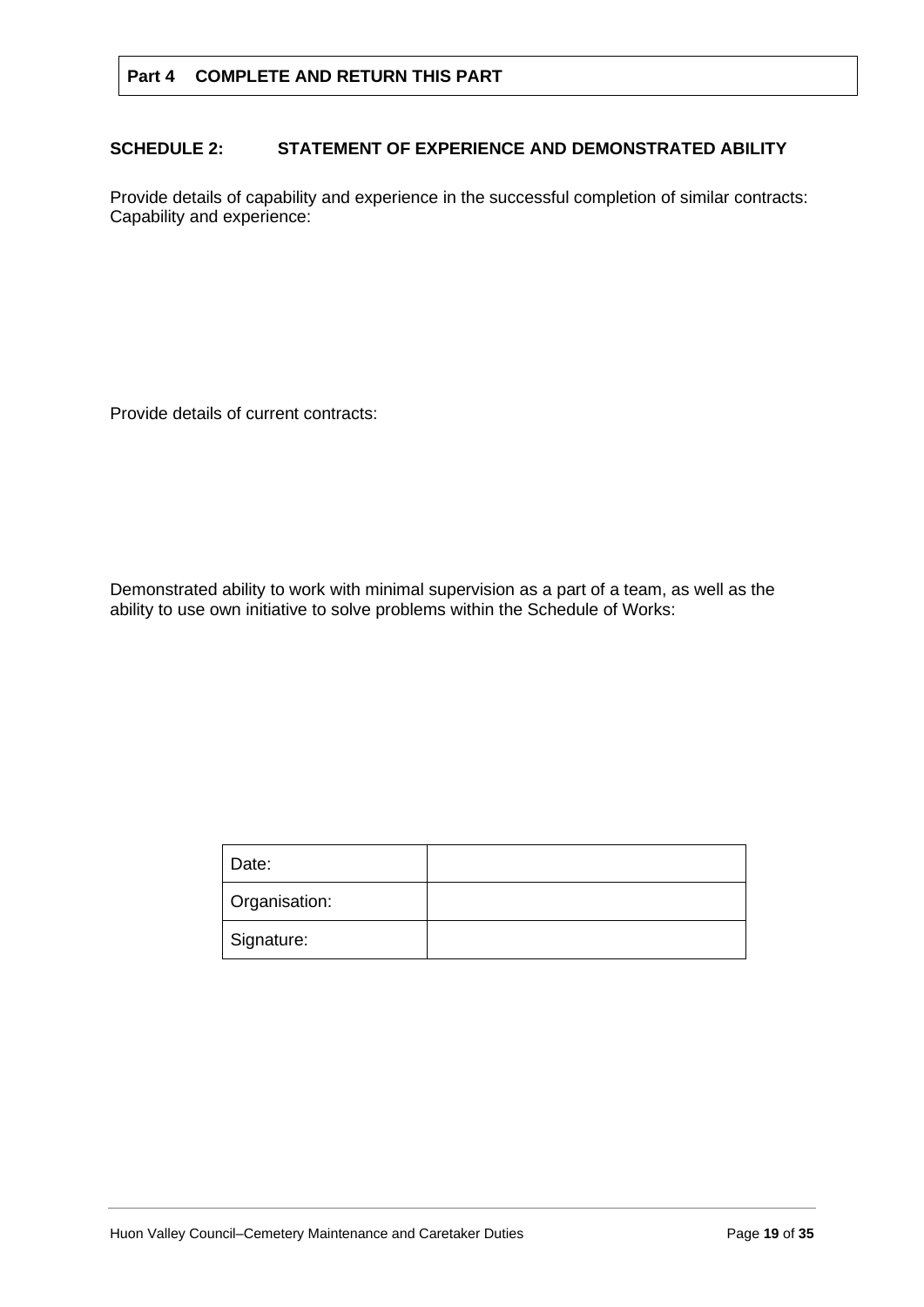## **SCHEDULE 3: SUB-CONTRACTORS WILL NOT BE PERMITTED**

## **SCHEDULE 4: DECLARATION OF QUALIFICATIONS**

*Tenderers to complete as part of their Quote submission.*

Provide details of any assumption or interpretation of the documentation which has not been clarified in the process of preparing the Quote which may affect the cost of the contract:

| Date:         |  |
|---------------|--|
| Organisation: |  |
| Signature:    |  |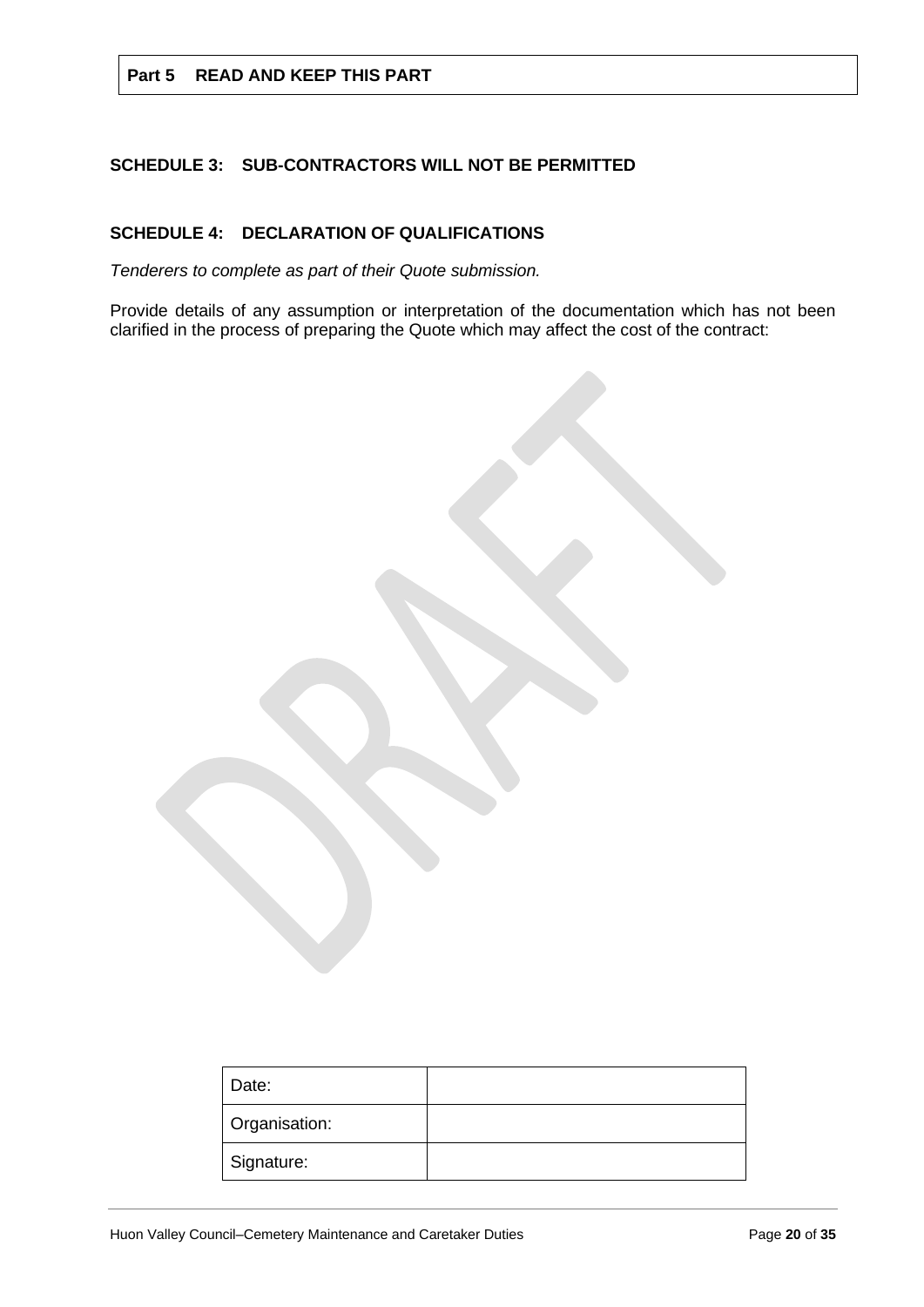# <span id="page-20-0"></span>**5 DRAFT CONTRACT CONDITIONS**



# **CONTRACT CONDITIONS FOR PROVISION OF SERVICES**

Between

**The Huon Valley Council**

And

**<***insert name of successful tenderer***>**

**ABN: <***insert successful tenderer's ABN Number***>**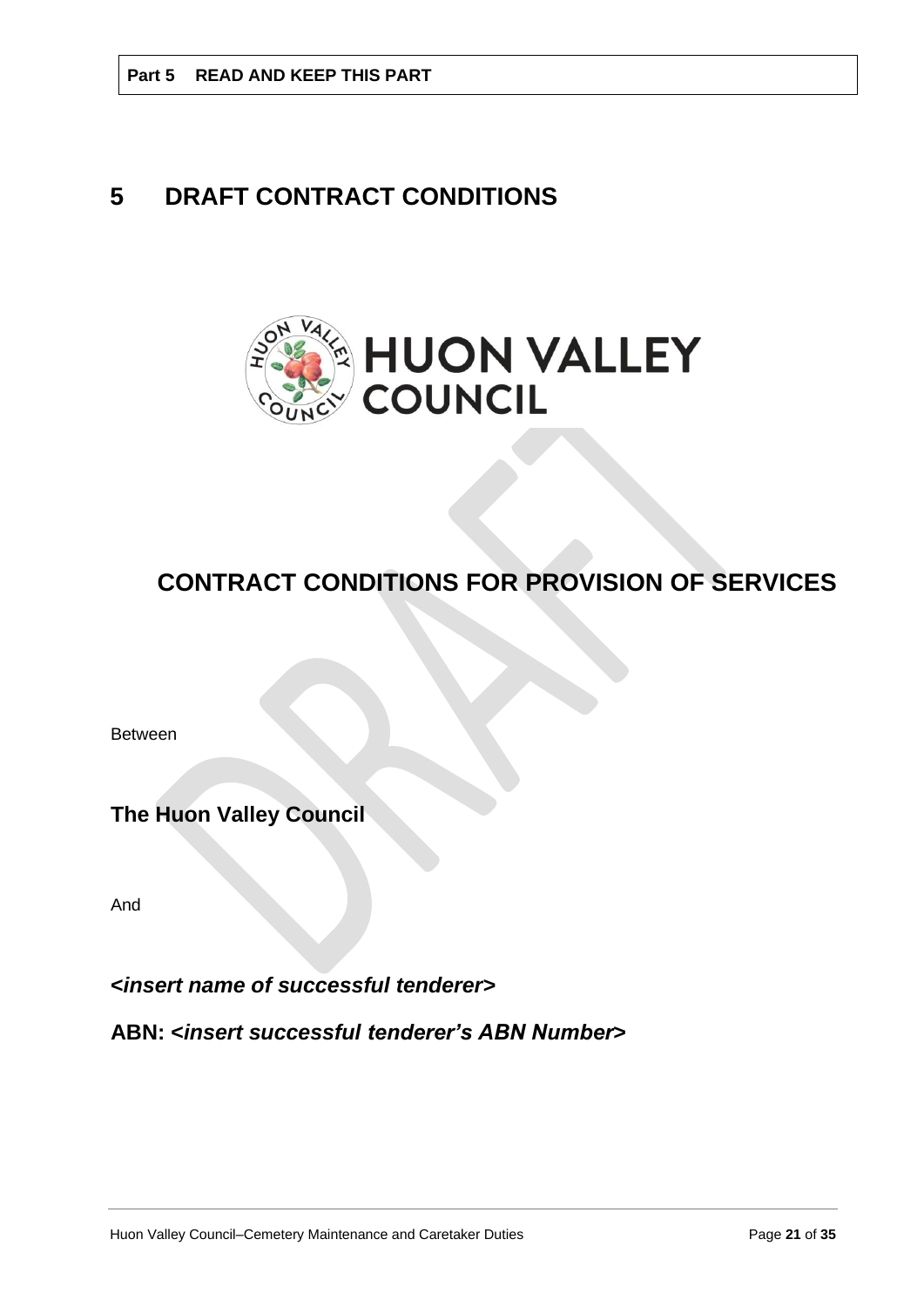# **Signing Page**

IN WITNESS hereto the hands and seals of the parties this day

|              | THE COMMON SEAL of the HUON |     |               |                          |
|--------------|-----------------------------|-----|---------------|--------------------------|
|              | VALLEY COUNCIL has been     |     |               |                          |
| affixed this | day of                      |     |               |                          |
| 20           | in the presence of          |     | ⟩             | <b>GENERAL MANAGER</b>   |
|              |                             |     |               |                          |
|              |                             |     |               |                          |
|              | THE COMMON SEAL of          |     |               |                          |
|              |                             |     |               |                          |
|              | (ACN/ABN) has been          |     |               |                          |
| affixed this | day of                      |     | $\mathcal{E}$ | <b>DIRECTOR</b>          |
|              | 20 in the presence of       |     |               |                          |
|              |                             |     |               |                          |
|              |                             |     |               | <b>DIRECTOR</b>          |
|              |                             |     |               |                          |
|              | OR (as applicable):         |     |               |                          |
|              |                             |     |               |                          |
|              | SIGNED for and on behalf of |     |               |                          |
|              |                             |     |               |                          |
| this         | day of                      | 20. |               |                          |
|              | in the presence of          |     | )             | [insert contractor name] |
|              |                             |     |               |                          |
|              |                             |     |               | <b>WITNESS</b>           |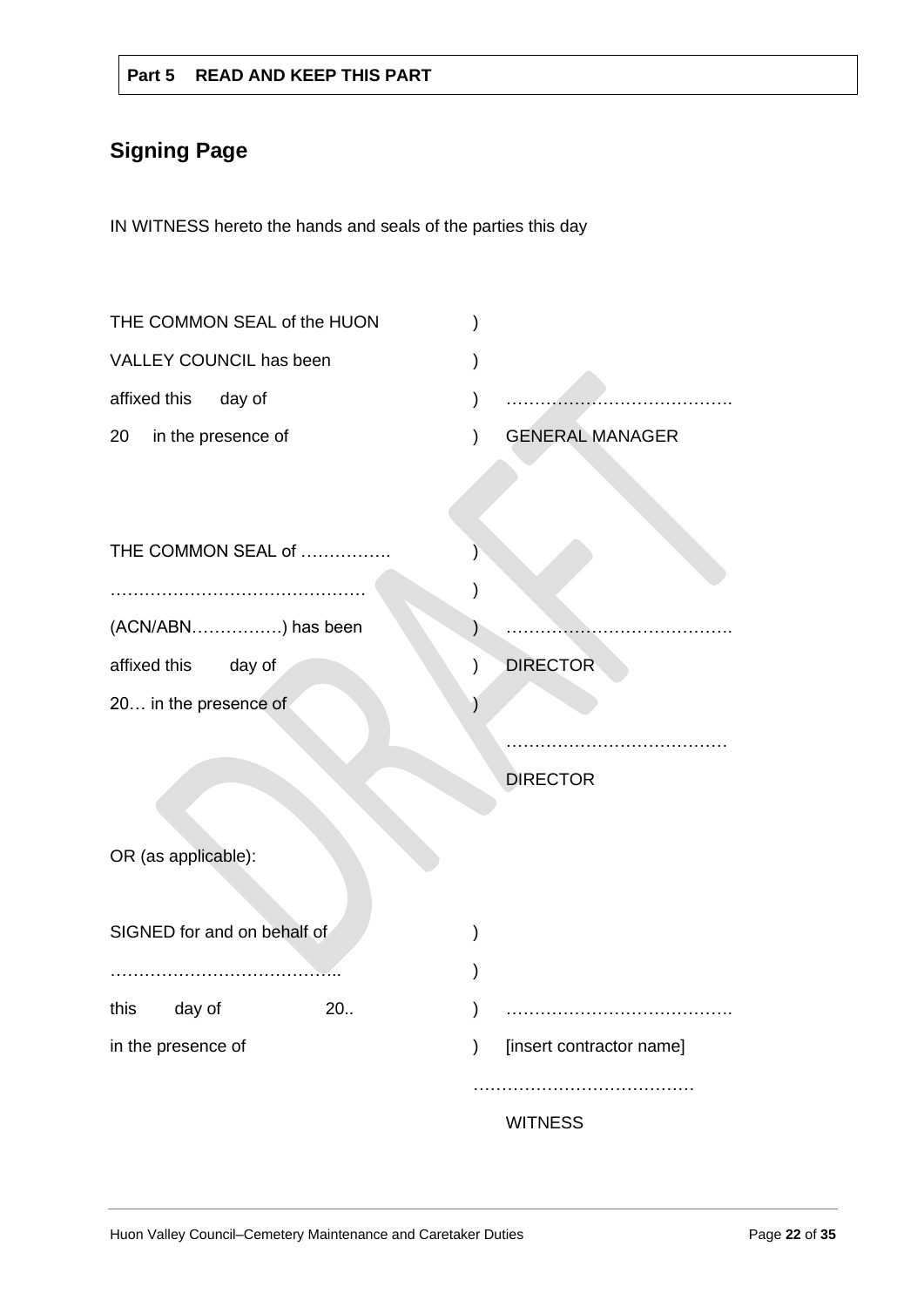#### **CONTRACT CONDITIONS**

#### **1. CONSTRUCTION OF CONTRACT**

- **1.1**A reference to a party to the Contract includes:
- **(a)** in the case of a natural person, that person and his/her personal representatives and assigns (transferee); and
- **(b)** in the case of a corporation, the corporation, its successors and assigns (transferees).
- **1.2**Where a party is composed of 2 or more persons, each item of the Contract by the party binds:
- **(a)** all of those persons collectively; and
- **(b)** each of them as an individual.
- **1.3**A reference to:
- (a) the singular includes the plural, and vice versa;
- (b) a gender includes each other gender;
- (c) a person includes a corporation, a firm and a voluntary association;
- (d) an Act includes an Act that amends, consolidates or replaces the Act;
- (e) a section or other provision of an Act includes a section or provision that amends, consolidates or replaces the section or provision;
- (f) money is a reference to Australian dollars and cents;
- (g) a time of day is a reference to Australian Eastern Standard Time or Australian Eastern Daylight Savings Time (when applicable);
- (h) a document includes, but is not limited to, any drawing, specification, material, record or other means by which information can be stored or reproduced.
- **1.4** Clause headings exist for convenience only and are to be disregarded when interpreting the contract.
- **1.5**All information supplied under the Contract must be written in English. Where any document is a translation into English, the translation must be accurate.
- **1.6** Measurements of physical quantity must be in Australia legal units of measurement within the meaning of the *National Measurement Act 1980*.
- **1.7** If a provision of the Contract is void, voidable, illegal or unenforceable, the provision will be deemed deleted from the Contract.

#### **2. DEFINITIONS**

**2.1** In the Contract, except where the context otherwise requires:

**'Act'** means an Act passed by the Commonwealth Parliament or the Tasmanian Parliament and includes subordinate legislation under an Act.

**'Authorised Officer'** means the person specified in Item 10 of Schedule 1.

**'Clause'** means a clause of the General Conditions of Contract.

**'Contract'** means the documents set out in Clause 3. **'Contract Price'** means the amount specified in Item 6 of Schedule 1.

**'Contractor'** means the party nominated in Item 2 of Schedule 1 and includes the Contractor's staff.

**'Contractor's Staff'** means the Contractor's employees, agents, contractors and subcontractors (and employees, agents and contractors of those contractors and sub-contractors).

**'Council'** means the Huon Valley Council.

**'Defects Liability Period'** means the duration specified in Item 9 of Schedule 1.

**'Direction'** includes any direction, permission, decision, certification, demand, notice, approval, refusal, requirement or authorisation and "Direct" has a corresponding meaning.

**'Force Majeure'** means anything outside the control of a party, including but not limited to, acts of God, fire, storm, flood, earthquake, explosion, accident, acts of public enemy, war, rebellion, insurrection, sabotage, epidemic, quarantine restriction, and acts (including laws, regulations, disapprovals or failures to approve) of any statutory authority.

**'General Conditions of Contract' and 'Contract Conditions** means these Contract Conditions.

**'GST Act'** means *A New Tax System (Goods and Services Tax) Act 1999* (Cth) as amended.

**'GST'**, '**Supply**, **Taxable Supply'**, '**Registered'** and '**Tax Invoice'** have the same meaning as in the *GST Act*.

**'Intellectual Property Rights'** means all copyright, patents and all rights in relation to inventions, trademarks and designs or any rights to registration of such rights, whether created before, on or after the date of Contract.

**'Letter of Acceptance'** means a letter from the Principal to the Contractor advising the Contractor of the Principal's acceptance of the Offer.

**'Offer'** means the written offer submitted to the Principal by the Contractor to execute and complete the Work and, if applicable, as amended in writing by any post offer negotiations.

**'Personal Information'** has the meaning given in the *Personal Information Protection Act 2004*.

**'Principal'** means the party specified at Item 1 of Schedule 1 and includes the party's staff, employees, delegates and authorised officer.

**'Program of Works'** is any program, as amended from time to time, prepared by or on behalf of the Principal which sets out the times for the completion of the whole or any part of the Work.

**'Request for Quote'** means the Request for Quote given to prospective tenderers inviting offers to Quote for the execution and completion of the Work which these Contract Conditions form part.

**'RTI Act'** means the *Right to Information Act 2009*.

**'Site'** the location of the Work being undertaken by the Contractor for the Principal under the Contract which is subject to variation throughout the duration of this Contract.

**'Special Conditions of Contract'** means the Special Conditions of Contract (if any) in Schedule  $\sigma$ 

**'Specification'** includes any specification included in the Request for Quote.

**'Taxes'** includes any and all sales, use, personal, property, real property, value added, consumption, stamp, documentary, business, occupation, excise, income, corporation, profits, gains, gross receipts, or other taxes, fees, withholdings, imposts, levies, duties or other charges of any nature whatsoever or whensoever, together with any penalties, fines or interest or similar additions, imposed, levied or assessed by any government, governmental, semi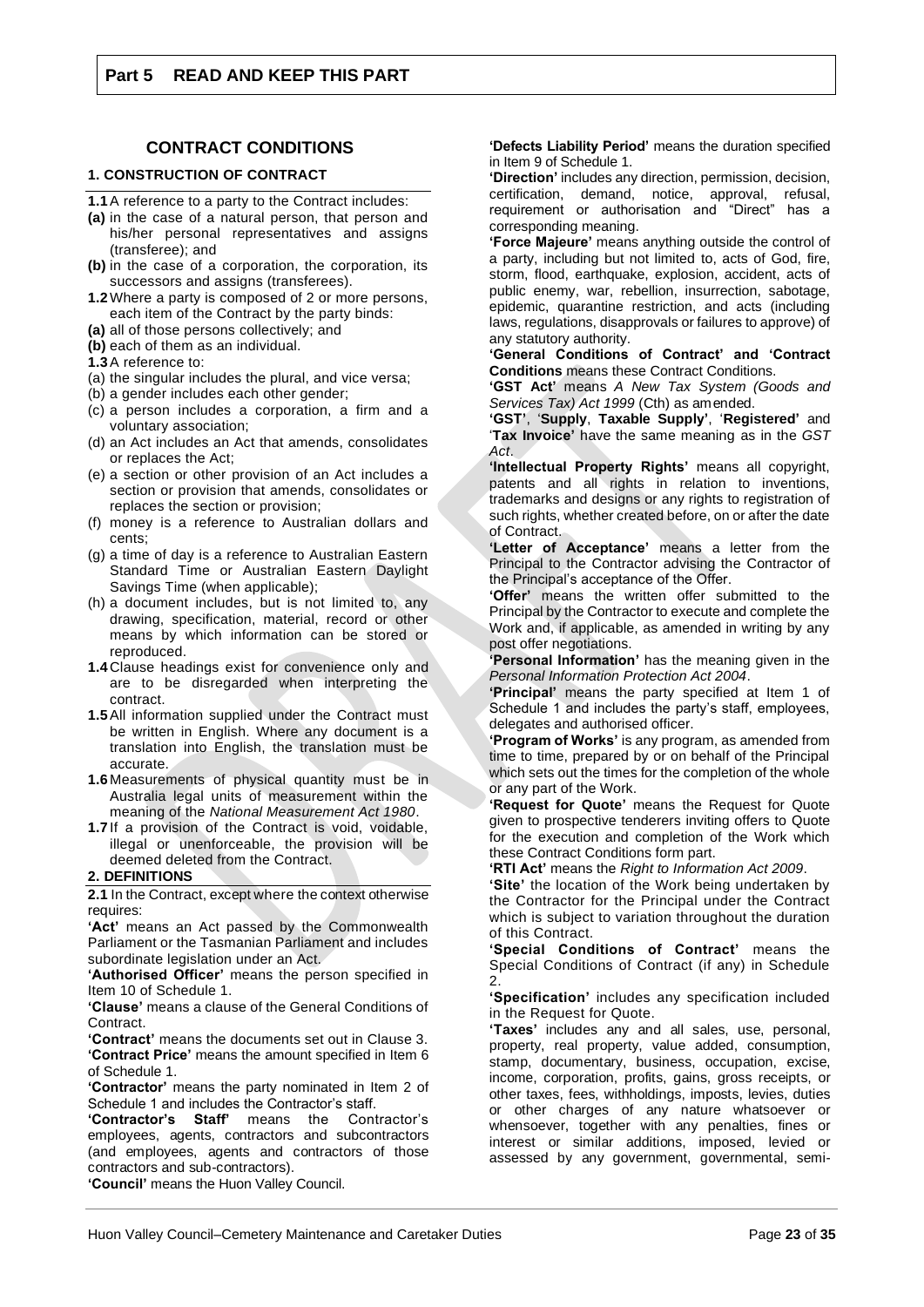governmental or other relevant authority or otherwise payable on or in respect of the Work but excludes GST. **'Us'** means both the Contractor and the Principal.

**'Work'** is defined in Item 5 of Schedule 1.

#### **3. EVIDENCE OF CONTRACT**

**3.1** The Contract between the Principal and the Contractor is constituted by the following documents: **(a)** Request for Quote including Specification;

- **(b)** Letter of Acceptance;
- **(c)** General Conditions of Contract;
- **(d)** Special Conditions of Contract (if any);
- **(e)** Correspondence passing between the Principal and the Contractor clarifying any aspect of the Request for Quote; and
- **(f)** Response to the Request for Quote submitted by the Contractor forming the offer.

**3.2** Where there arises any inconsistency or ambiguity between provisions in the different documents which constitute the Contract, the order of precedence to resolve the inconsistency or ambiguity shall be from document (a) to (f) in Clause 3.1.

**3.3** After formation of the Contract, the Principal may deliver the General Conditions of Contract to the Contractor. Within 14 days after the date of delivery of the completed General Conditions of Contract to the Contractor, the Contractor must execute and return the completed Contract to the Principal for execution by the Principal. The Principal may extend the period for execution of the completed Contract by giving written notice to the Contractor.

#### **4. CONTRACT PRICE**

**4.1** The Principal must pay the Contractor the Contract Price for execution and completion of the Work in accordance with the Contract and Directions given under the Contract or any purchase order.

**4.2** Where payment is to be made on a lump sum basis, the Principal must pay the Contractor the lump sum.

**4.3** Where payment is to be made on a bill of quantities or schedule of rates basis:

- **(a)** the quantities in the bill of quantities or schedule of rates, are fixed and not an estimated quantity only; and
- **(b)** if the quantities in the bill of quantities or schedule of rates, are fixed and not an estimated quantity only, items included in the bill of quantities or schedule of rates, must be priced by the Contractor and must, on addition, equal the Contract Price accepted by the Principal for the execution and completion of the whole of the Work; and
- **(c)** if the quantities in the bill of quantities or schedule of rates, are estimated quantities only, the Principal must pay to the Contractor the sum ascertained by multiplying the measured quantity of each item specified in the bill of quantities or schedule of rates, which has been executed under the Contract, by the rate for the item specified in the bill of quantities or schedule of rates.

**4.4** Where payment is to be made on a lump sum and a bill of quantities or schedule of rates basis, the Principal must pay to the Contractor the aggregate of the sums referred to in Clauses 4.2 and 4.3.

**4.5** If the quantities in the bill of quantities or schedule of rates, are estimated quantities only, the Principal is not obliged to give a Direction to the Contractor by reason of a quantity specified in the bill or quantities or

schedule of rates, and the quantity of an item specified in the bill of quantities or schedule of rates, the execution of which is directed by the Principal, may be more or less than the quantity specified in the bill of quantities or schedule of rates.

**4.6** Despite Clauses 4.1 to 4.5 inclusive, the Principal may adjust an amount otherwise payable by the Principal to the Contractor by any addition or deduction which may be required to be made under the Contract.

**4.7** The Contractor must immediately notify the Principal of any change in the Contract Price. Where the Contractor notified the Principal of a change to the Contract Price, the Principal may cancel the Work without any cost, penalty and charge.

**4.8** the Principal may, on 30 days notice to the Contractor, change the specifications and/or standards applicable to the Work. Where such change increases or decreases the Contractor's costs in carrying out the Work, an equitable adjustment will be made to the Price to reflect such increase or decrease in the cost of the Work.

#### **5. TERMS OF PAYMENT**

**5.1** If any Work carried out pursuant to or in connection with the Contract is a Taxable Supply the Principal will pay the GST in respect of that Supply to the Contractor, where the GST is calculated in accordance with the *GST Act*.

**5.2** The Contractor will issue the Principal a Tax Invoice for The Work carried out on the basis and in the form as required by the *GST Act*.

**5.3** The Principal will pay the Contractor within the period stated in any Purchase Order and, if no period is stated, within 30 days from invoice date.

**5.4** If any Tax Invoice or any part of any invoice is disputed, the Principal must pay that part of the invoice (if any) that is undisputed, and the parties must settle the disputed invoice or part in accordance with **clause 22**.

**5.5** Under the *Building and Construction Industry Security of Payment Act 2009*, the Contractor is entitled to a progress payment if the Contractor has undertaken to carry out building or construction work, or supply building or construction related goods and services.

**5.6** The value of the building and construction work and building or construction related goods and services, is to be determined in the Contract.

**5.7** The amount of any progress payment shall be calculated from the relevant reference date, in accordance with the payment schedule expressly determined in the Contract.

**5.8** If the Contractor is entitled to a progress payment, the Contractor must make a payment claim.

**5.9** A payment claim must be made in accordance with the requirements of the *Building and Construction Industry Security of Payment Act 2009*.

#### **6. ASSIGNMENT AND SUBCONTRACTING**

**6.1** The Contractor must not assign or subcontract, or allow any subcontractor to subcontract, any of the rights or obligations of the Contractor under the Contract (either for the execution and completion of the Work or otherwise) without prior written consent of the Principal. Any consent given by the Principal:

- **(a)** may be conditional; and
- **(b)** will not relieve the Contractor from any of its liabilities or obligations under the Contract.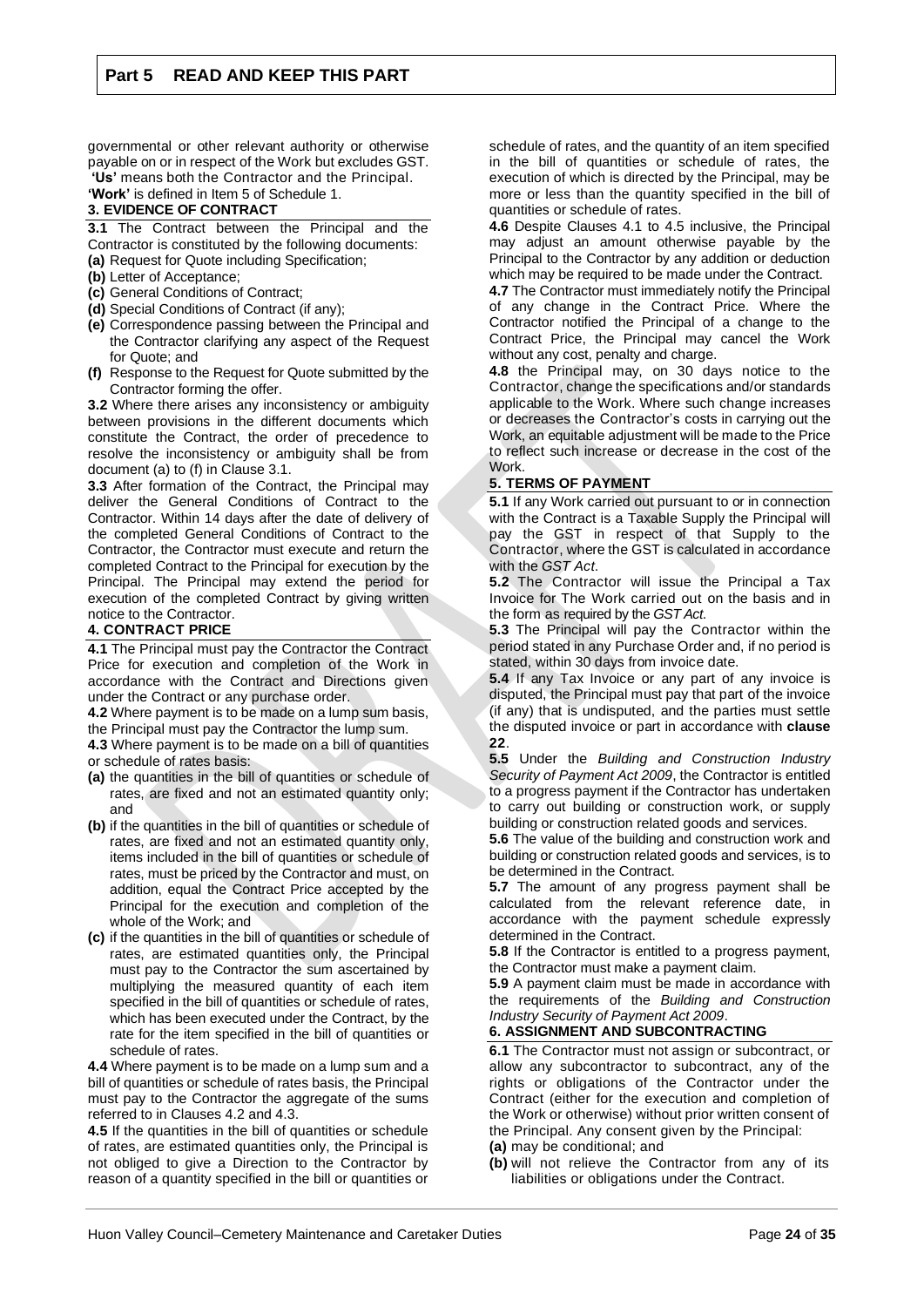**6.2** The Contractor is liable to the Principal for the acts and omissions of subcontractors and employees and agents of subcontractors as if they were the acts or omissions of the Contractor.

#### **7. CARE OF WORK**

**7.1** From the date of commencement of the Work until the Date of completion, the Contractor will be responsible for the care of the Work.

- **7.2** The Contractor must:
- **(a)** liaise and collaborate with all persons performing work on the Site; and
- **(b)** not damage any work on the site being undertaken by persons other than the Contractor.

**7.3** The Contractor must promptly give written notice to the Principal if the Contractor damages:

- **(a)** any of the Work; or
- **(b)** any property of the Contractor or any other person on the Site or any land adjoining the Site.

**7.4** If damage under Clause 7.3 occurs, the Contractor must, at the Contractor's expense, promptly repair and reinstate, as the case may be, the damaged Work or property.

**7.5** This Clause 7 does not apply to loss or damage caused by:

**(a)** the negligence or other wrongful act or omission of the Principal or any officer, servant or agent of the Principal; or

**(b)** Force Majeure.

#### **8. EXECUTION AND COMPLETION OF THE WORK**

**8.1** The Contractor must execute and complete the Work in accordance with the Contract and any Directions given by the Principal under the Contract.

**8.2** Unless otherwise stated in the Special Conditions of Contract, the Contractor must supply all things and items required to execute and complete the Work including, without limitation, things and items not expressly mentioned in the Contract.

**8.3** The Contractor must comply with all relevant laws and the requirements of any relevant statutory authority affecting the execution and completion of the Work including, without limitation, paying all fees and obtaining all necessary consents of or incidental to the execution and completion of the Work.

#### **9. COMPLIANCE WITH SPECIFICATIONS**

**9.1** The Contractor must comply with all requirements contained in the Specifications of the Quote.

**9.2** Failure to comply with the Specifications of the Quote will constitute a breach of the Contract and the Contractor will indemnify the Principal for any loss and/or damage including but not limited to economic loss, incurred by the Principal as a result of the breach of Contract.

**9.3** The provisions of the Specification shall be read in conjunction with these Contract Conditions and to the extent of any inconsistency, the Specification shall prevail.

#### **10. INDEMNITY BY CONTRACTOR**

**10.1** The Contractor must indemnify and keep indemnified the Principal against:

**(a)** loss of or damage to the Work from any cause; and **(b)** loss of or damage to property of the Principal; and **(c)** claims by any person against the Principal in respect of personal injury, death or loss of or damage to property;

arising directly or indirectly from the execution and completion of the Work by the Contractor under the Contract.

**10.2** The Contractor agrees to extend the benefit of the indemnity in clause 10.1 to the Principal's officers, directors, employees, agents, consultants representatives.

**10.3** The Contractor's obligation to indemnify the Principal under Clause 10.1 does not apply to the extent that the loss, damage or claim is caused by the negligence or other wrongful act or omission of the Principal or any officer, servant or agent of the Principal.

#### **11. INSURANCE**

**11.1** The Contractor must, before commencing execution of the Work under the Contract, take out:

**(a)** public liability insurance in the amount specified in Item 8 of Schedule 1; and

**(b)** professional indemnity insurance in the amount specified in Item 8 of Schedule 1; and

**(c)** any other insurance specified in the Request for Quote and/or Item 8 of Schedule 1.

**11.2** The Contractor must, upon receipt of a written request at any time from the Principal, produce evidence that the insurances required by clause 11.1 have been effected and maintained.

**11.3** If an insurance policy obtained by the Contractor provides for a deductible, the Contractor indemnifies the Principal against any cost attributable to the deductible.

**11.4** The Contractor must inform the Principal in writing of any claim or of the occurrence of any event that may give rise to a claim under any policy of insurance effected pursuant to this Clause 11 within 7 days thereof and must ensure that the Principal is kept fully informed of subsequent actions and developments concerning the event or claim.

**11.5** The Contractor must ensure that all subcontractors of the Contractor take out and maintain the insurance specified in Clause 11.1.

**11.6** The Contractor will ensure all insurance coverage required in Item 8 of Schedule 1 is obtained for the Contract.

#### **12. INSURANCE OF EMPLOYEES**

**12.1** The Contractor must, before commencing execution of the Work under the Contract, insure against statutory and common law liability for death of or injury to persons employed by the Contractor.

**12.2** The insurance must be maintained until the whole of the Work and all remedial work required to be executed and completed by the Contractor under the Contract has been completed to the satisfaction of the Principal.

**12.3** The Contractor must ensure that all subcontractors of the Contractor have similarly insured their employees. **13. DIRECTIONS**

**13.1** The Principal or the Authorised Officer may give a Direction to the Contractor orally or in writing.

**13.2** If a Direction is given orally, the person giving the Direction must promptly confirm the Direction in writing.

**13.3** The Contractor and its employees must comply with any Direction, unless otherwise specified in the Contract. **13.4** However, no Direction can alter or change the Contractor's fundamental rights under the Contract.

#### **14. TIME**

**14.1** The Contractor must execute the Work in a manner and according to a program or agreement between the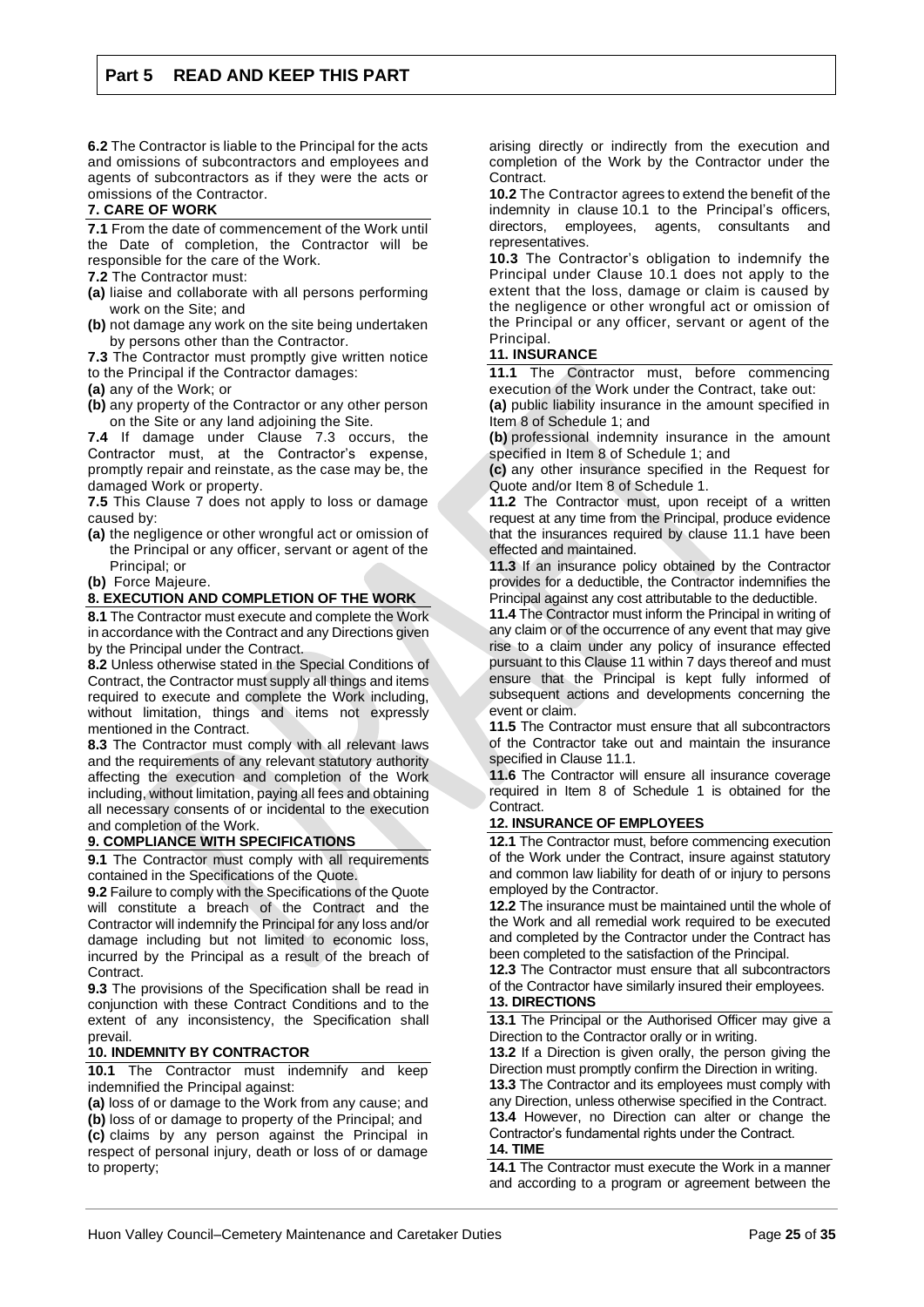parties so that the Work reaches completion in accordance with any time frame agreed upon.

**14.2** Each party must promptly give to the other written notice of any delay of or incidental to the execution of the **Work** 

**14.3** The Contractor must take all reasonable steps to prevent and minimise delays.

#### **15. MATERIALS AND WORKMANSHIP**

**15.1** In the execution and completion of the Work under the Contract, all materials used and the standard of workmanship must comply with the requirements of the Contract. In the absence of such provisions, in the execution and completion of the Work under the Contract, the material or standard of workmanship, as the case may be, must be of a kind which is suitable for its purpose and consistent with the nature and character of the Work.

**15.2** Unless stated otherwise in the Specification or the Special Conditions of Contract:

- **(a)** all materials used in the execution and completion of the Work must be new; and
- **(b)** all workmanship must be in accordance with the relevant manufacturer's recommendations or, if there are no relevant manufacturer's recommendations, the relevant Australian Standard where applicable.

#### **16. DEFECTS LIABILITY PERIOD**

**16.1** The Defects Liability Period commences on the date on which the Works are completed and expires at the end of the period stated in Item 9 of Schedule 1.

**16.2** At any time during the Defects Liability Period, the Principal may give the Contractor a Direction requiring the Contractor to remedy any omission, defective workmanship or materials, damage, loss or injury of or incidental to the Work occasioned by faulty workmanship or materials.

**16.3** The Contractor must, at the Contractor's expense, comply with the requirements of any Direction given to the Contractor under Clause 16.2.

**16.4** If the Contractor does not comply with the requirements of a Direction given under Clause 16.2, the Principal may have the omission, defect, damage, loss or injury or that part of the omission, defect, damage, loss or injury as remains outstanding remedied by other persons and the costs so incurred shall be a debt due and payable by the Contractor to the Principal which may be deducted from payments otherwise owing by the Principal to the Contractor under the Contract.

**16.5** This clause 16 is to be read in conjunction with any similar term set out in the Specification and to the extent of any inconsistency, the Specification shall prevail.

### **17. CLEANING OF SITE**

**17.1** At all times during the execution of the Work the Contractor must clear away and remove from the Site all surplus material and rubbish arising from the execution of the Work.

**17.2** On completion of the Work, the Contractor must clear away and remove from the Site all constructional plant, surplus material, rubbish and temporary works of every kind and leave the whole of the Site and the Work in a clean and tidy condition.

#### **18. INTELLECTUAL PROPERTY**

**18.1** The Principal warrants that, unless otherwise stated in the Special Conditions of Contract, use of materials, documents, methods of work and designs provided by the Principal under the Contract will not

infringe the Intellectual Property Rights of any third party.

**18.2** The Contractor warrants that use of materials, documents, methods of work and designs provided by the Contractor under the Contract of or incidental to the execution and completion of the Work will not infringe the Intellectual Property Rights of any third party.

#### **19. BREACHES AND TERMINATION**

**19.1** If the Contractor commits a substantial breach of the Contract, the Principal may give a written notice to the Contractor requiring the Contractor to show cause. **19.2** For the purpose of Clause 19.1, the Contractor commits a substantial breach of the Contract if the Contractor:

- **(a)** fails to substantially commence the execution of the Work at the Site within 14 days after the Work is due to commence; or
- **(b)** fails to proceed with the Work at a reasonable rate of progress; or
- **(c)** commits any other substantial breach of the Contract; or
- **(d)** indicates that it is unable or unwilling to complete the Work.
- **19.3** A notice given under clause 19.1 must state:
- **(a)** that the notice is given under clause 19.1; and
- **(b)** the alleged substantial breach of the Contract; and
- **(c)** that the Contractor is required to show cause in writing why the Principal should not exercise a right referred to in clause 19.4; and
- **(d)** the date and time by which the Contractor must show cause (which must be a reasonable time after receipt of the notice by the Contractor); and
- **(e)** the place at which the Contractor must show cause. **19.4** If the Contractor fails to show reasonable cause by
- the date and time stated in Clause 19.3(d), the Principal
- may, by giving written notice to the Contractor:
- **(a)** terminate the Contract; or
- **(b)** suspend payment and take the Work remaining to be completed wholly or partly out of the hands of the Contractor without prejudice to any rights of the Principal under the Contract or at Common Law.

**19.5** If the Contractor commits an event of default, the Principal may, without giving a notice to show cause under Clause 19.1, exercise a right under clause 19.4.

**19.6** For the purpose of clause 19.5, the Contractor commits an event of default if the Contractor:

- **(a)** suspends payment of its debts or is unable to pay its debts; or
- **(b)** has execution levied on any of the assets of the Contractor and the execution is not satisfied within 28 days; or
- **(c)** enters into an arrangement, reconstruction or compromise with its creditors or any of them; or
- **(d)** has a receiver appointed for all or any part of the assets of the Contractor; or
- **(e)** has a an application made or order filed for the Contractor's administration, voluntary or compulsory liquidation, winding-up, dissolution or bankruptcy; or
- **(f)** ceases to carry on business.

**19.7** If the Principal takes the Work remaining to be completed wholly or partly out of the hands of the Contractor, the Principal may itself or by means of other persons: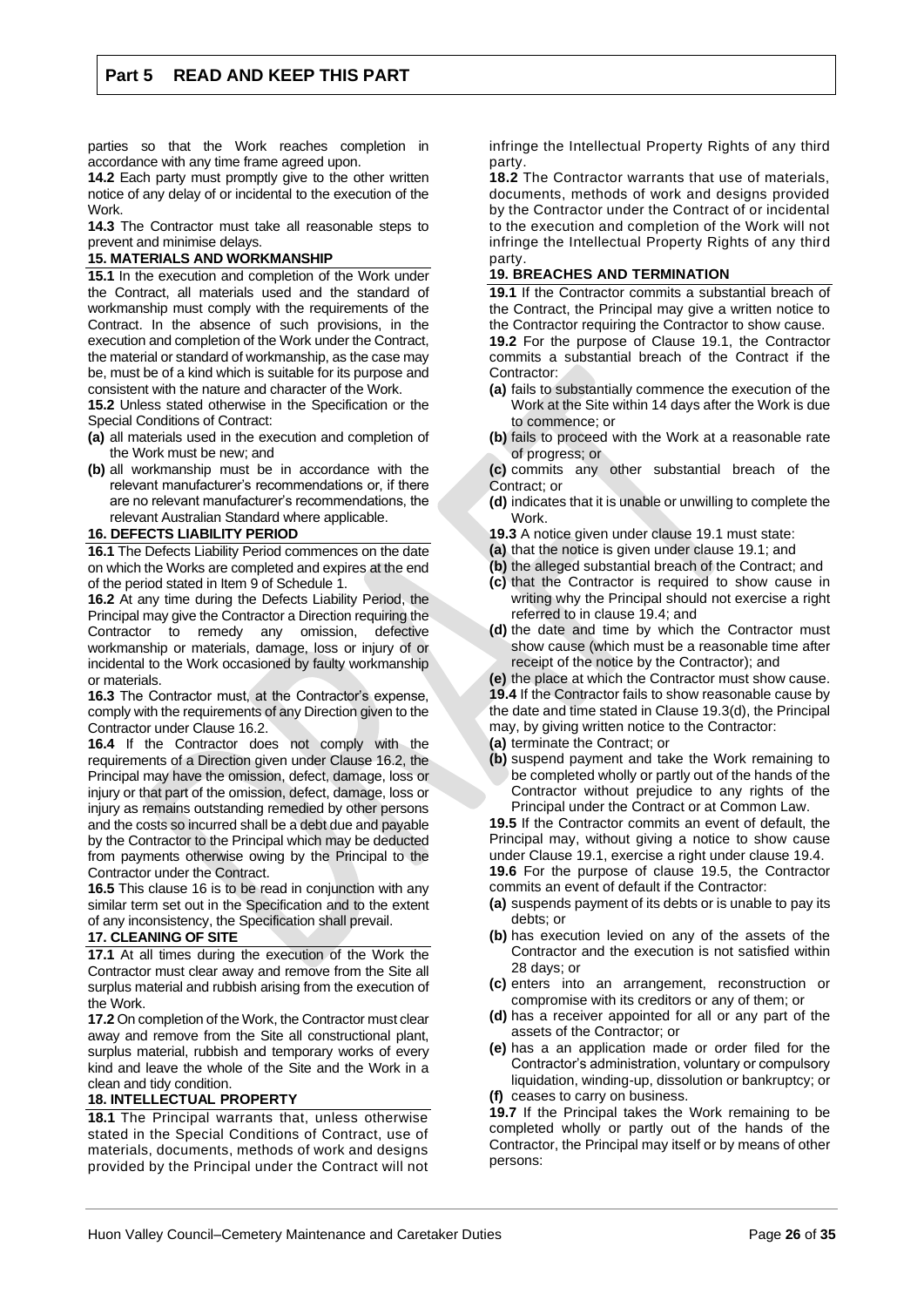- **(a)** complete wholly or partly the Work remaining to be completed; and
- **(b)** without payment of compensation, take possession of the constructional plant, equipment and other things on or in the vicinity of the Site as are the property of the Contractor.

**19.8** If the costs incurred by the Principal in completing the Work under Clause 19.7 exceed the amount which would have been paid to the Contractor if the Contractor had completed the Work under the Contract, the excess shall be a debt due and payable by the Contractor to the Principal, otherwise, any difference shall be a debt due and payable by the Principal to the Contractor.

**19.9** Clauses 9, 10, 12, 15 and this clause 19 survive termination or expiry of the Contract.

#### **20. FORCE MAJEURE**

**20.1** Neither of Us will be held liable for breach of contract or any losses, damage or injury incurred to the other wherever performance of the Contract is prevented by circumstances which are deemed to be outside Our control ('force majeure circumstances').

**20.2** In the event that either party is unable wholly or in part to perform its obligations under the Contract as a result of the occurrence of force majeure circumstances, such party will immediately give notice to the other of the details of such occurrence, and both parties will make arrangements and adjustments to the Contract as necessary. Unless otherwise agreed in writing, upon cessation of the event affecting performance of the Contract, both parties shall as far as practicable complete performance of their respective obligations under the Contract.

#### **21. CONFIDENTIALITY**

**21.1** The Contractor must, and must ensure that its employees, agents and approved subcontractors, keep confidential any information obtained in the course of performing the Contract.

**21.2** If required by the Special Conditions of Contract, the Contractor's employees, agents and approved subcontractors must deliver to the Principal a confidentiality undertaking in the form required by the Principal.

**21.3** In the event of a breach of confidentiality undertaking entered into pursuant to Clause 21.2, the Principal may terminate the Contract by giving written notice to the Contractor.

**21.4** However, the Contractor may disclose any information:

- **(a)** which it is legally required or entitled to disclose; or
- **(b)** to its legal and accounting advisers for the purposes of obtaining advice in relation to the Contract or any matter arising from the Contract.

#### **22. DISPUTE RESOLUTION**

**22.1** Any disputes will be settled by Us in good faith. Before resorting to external dispute resolution mechanisms, We must attempt to settle any dispute under the Contract by negotiation, using the procedure in **clause 22.2**.

**22.2** We must refer any dispute initially for resolution to a representative nominated by the Contractor, and a representative nominated by the Principal, who will endeavour to resolve the dispute within 14 days.

**22.3** If We cannot resolve the dispute under **clause 22.2**, then either of Us may, in our discretion, commence mediation by giving notice to the other and referring the matter to a qualified mediator.

#### **23. RIGHT TO INFORMATION AND DISCLOSURE**

**23.1** The *Right to Information Act 2009* provides members of the public with a legally enforceable right to access documents held by Tasmanian Government agencies.

**23.2** The RTI Act requires that documents to be disclosed upon request, unless the documents are exempt, or on balance, disclosure is contrary to the public interest.

**23.3** Information provided by the Contractor is potentially subject to disclosure to third parties pursuant to the RTI Act.

**23.4** If disclosure under the RTI Act, or general disclosure of information provided by the Contractor, would be of substantial concern to the Contractor, because it would disclose trade secrets, information of commercial value, the purpose or results of research, or other information of a confidential nature, including Personal information, this should be indicated by the Contractor. The Principal cannot guarantee that any information provided by the Contractor will be protected from disclosure under the RTI Act.

#### **24. INFORMATION PRIVACY**

**24.1** The Principal may need to collect personal information about the Contractor to create a supplier account. The Principal can only process the Contractor's invoices once this account has been correctly set up. The Principal will not disclose personal information about The Contractor or the Contractor's Staff to any external parties unless the disclosure is:

**(a)** required by law (eg the Australian Tax Office);

- **(b)** is authorised by law (eg to protect our interests or where the Principal has a duty to make such disclosure); or
- **(c)** The Contractor has consented for the Principal to disclose the information about the Contractor or its **Staff**

**24.2** Where the Contractor or its subcontractors have access to or are responsible for holding Personal Information, the Contractor must:

- **(a)** comply with parts 1 and 3 of Chapter 2 of *the Personal Information Protection Act 2004* as if the Contractor were the Principal; and
- **(b)** ensure that the Personal Information is protected against loss, unauthorised access, use, modification or disclosure, and against other misuse; and
- **(c)** not use the Personal Information other than for the purpose of the Contract, unless required or authorised by law; and
- **(d)** not disclose the Personal Information without the written agreement of the Principal, unless required or authorised by law; and
- **(e)** not transfer the Personal Information outside Australia without the consent of the Principal; and
- **(f)** ensure that its personnel do not access, use or disclose the Personal Information other than in the performance of their duties; and
- **(g)** immediately notify the Principal, to enable the Principal to respond to applications for access to, or amendment of, a document containing an individual's Personal Information and to privacy complaints; and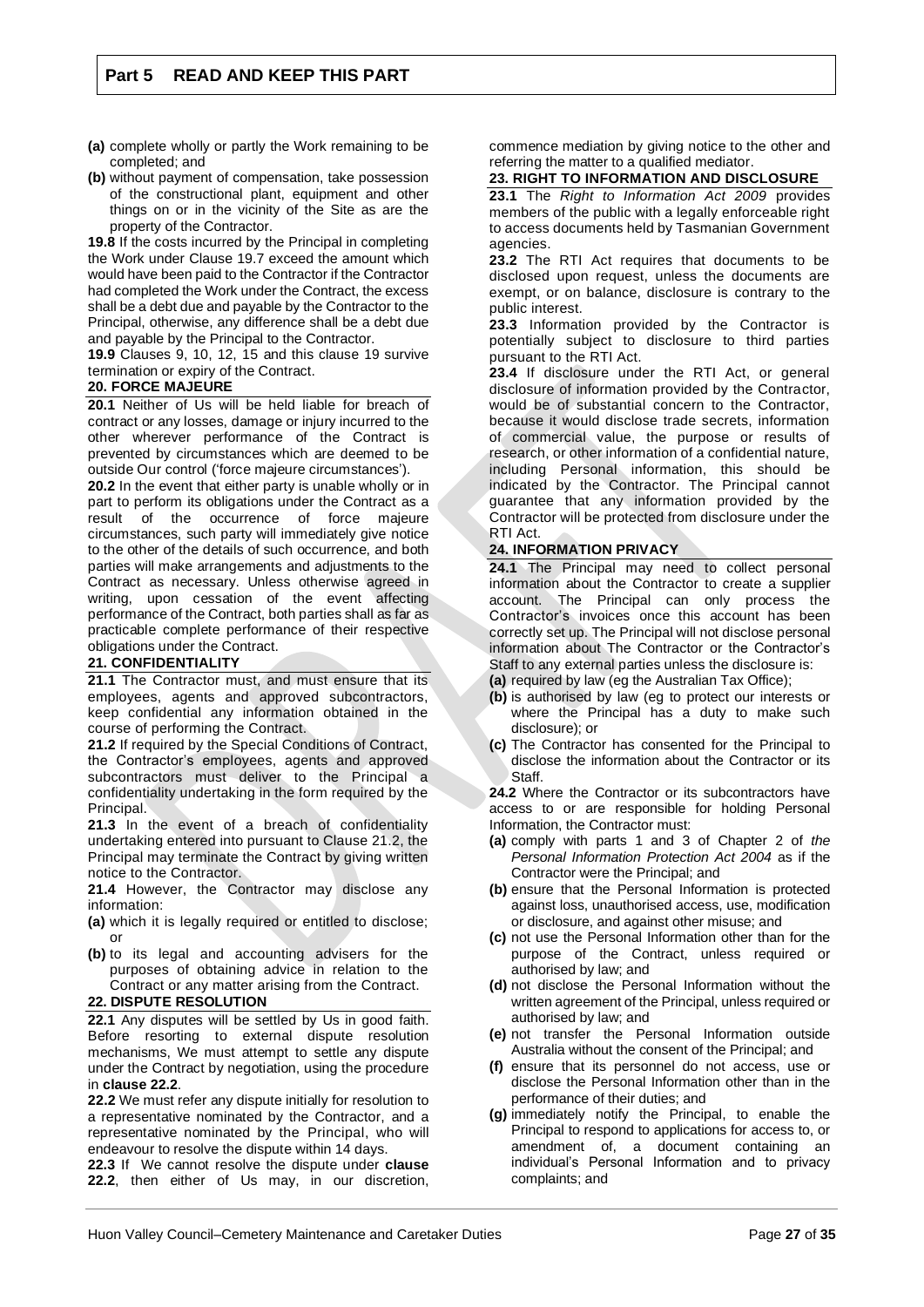**(h)** comply with such other privacy and security requirements as the Principal reasonably advises the Contractor from time to time.

#### **25. SITE AND ENVIRONMENT PROTECTION**

**25.1** The Contractor must at all times:

- **(a)** comply with the requirements imposed by the Principal relating to the storage of materials, the routing of construction traffic, the interruption of existing services and facilities and any other statutory requirements applicable to the Site; and
- **(b)** comply with all statutes, regulations and local laws relating to the protection of the environment; and
- **(c)** obtain the prior written consent of the Principal for the formation of any temporary roads, the erection of temporary structures or any Site clearing not specifically documented; and
- **(d)** ensure that no trees or shrubs are removed or destroyed without the prior written approval of the Principal; and
- **(e)** ensure that no fire is lit without the prior written approval of the Principal; and
- **(f)** store flammable or explosive products in accordance with the relevant statutes and to the approval of the Principal.

**25.2** The Contractor must take all proper precautions to prevent soil erosion form any land used or occupied by the Contractor in the execution of the Work under the **Contract** 

**25.3** The Contractor must prevent any nuisance occurring through the discharge of dust dirt, water, fumes and the like on persons or property.

**25.4** All debris, spoil, rubbish and materials must be suitably contained and covered in vehicles during transportation to and from the Site to prevent spillage or contamination of adjoining and other areas or property.

25.5 Where, within the Site, there are existing improvements, roads, drainage and other services, the Contractor must protect and maintain the same throughout the execution of the Work under the Contract. **25.6** The Contractor must implement traffic control measures so as to maintain all roads on the Site in a safe trafficable condition.

**25.7** The Contractor may erect on the Site, or permit to be erected on the Site, only those signs:

a) required by law; or

b) specified in the Contract.

**25.8** The Contractor must not erect on the Site, or permit to be erected on the Site, any other sign, advertisement, promotion or other display without the prior written approval of the Principal.

#### **26. SERVICE OF NOTICES**

**26.1** Unless otherwise specified in the Contract, any notice given under the **Contract** must be in writing and may be served by either of Us on the other by hand delivery or pre-paid post to the address of the other, or by facsimile to the other's nominated facsimile number, or by email to the other's nominated email address. Notices will be deemed served:

**(a)** if by hand delivery, when it is delivered;

- **(b)** if by pre-paid post, on the third business day after posting (seven if posted to or from a place outside Australia); and
- **(c)** if by facsimile, on receipt by the sender of a transmission report by the machine from which the facsimile is sent, indicating that the facsimile was

sent in its entirety to the facsimile number of the recipient; and

**(d)** if by email in accordance with *Electronic Transactions Act 1999*.

**26.2** The Principal's address for service is stated at Item 12 of Schedule 1.

**26.3** The Contractor's address for service is stated at Item 13 of Schedule 1.

#### **27. GENERAL**

27.1 No amendment to the Contract has any force unless it is in writing and agreed to by both of Us.

**27.2** The covenants, conditions, provisions and warranties contained in the Contract do not merge or terminate upon completion of the transactions contemplated in the Contract but to the extent that they have not been fulfilled and satisfied or are capable of having effect, remain in full force and effect.

**27.3** The Contract constitutes the entire agreement between Us as to its subject matter and supersedes and cancels all prior arrangements, understandings and negotiations in connection with it.

**27.4** We must do all things and execute all further documents necessary to give full effect to the Contract and refrain from doing anything that might hinder the performance of the Contract.

**27.5** Each Contract is governed by the laws of the State of Tasmania and both of Us parties irrevocably submit to the jurisdiction of the Courts of Tasmania.

**27.6** Any part of the Contract that is held to be unlawful or unenforceable by a court of competent jurisdiction is severed from the Contract and the remaining provisions will continue to operate.

**27.7** Neither of Us will be taken to waive any right under the Contract except if the waiver is given in writing and is signed.

**27.8** The parties to the Contract are independent contractors and nothing in the Contract will appoint the Contractor as agent or employee of the Principal.

#### **28. WORKPLACE HEALTH AND SAFETY AND RISK MANAGEMENT REQUIREMENTS**

**28.1** All works must comply with applicable Environmental, WH&S and other relevant statutory requirements. Specific workplace health and safety requirements are set out in Schedule 3.

**28.2** The Contractor warrants that it shall obey all safety prescriptions and policies of the Principal and any applicable State and Federal laws, including the provisions of the *Work Health and Safety Act 2012* and any relevant regulations.

**28.3** When the Contractor provides at its expense a person to operate the equipment pursuant to this Contract ("the Operator"), the Contractor warrants that:

- **(a)** The Operator is competent to operate the equipment in a safe and efficient manner; and
- **(b)** The Operator has been formally certified by a recognised appropriate authority (where such certification is available) as being a competent Operator to use the equipment.
- **(c)** All matters necessary for safe operation of the equipment have been explained to the Operator and the Operator has demonstrated an understanding of those matters in the Operator's use of the equipment.

**28.4** For all equipment the Contractor warrants that the equipment has been formally certified by a recognised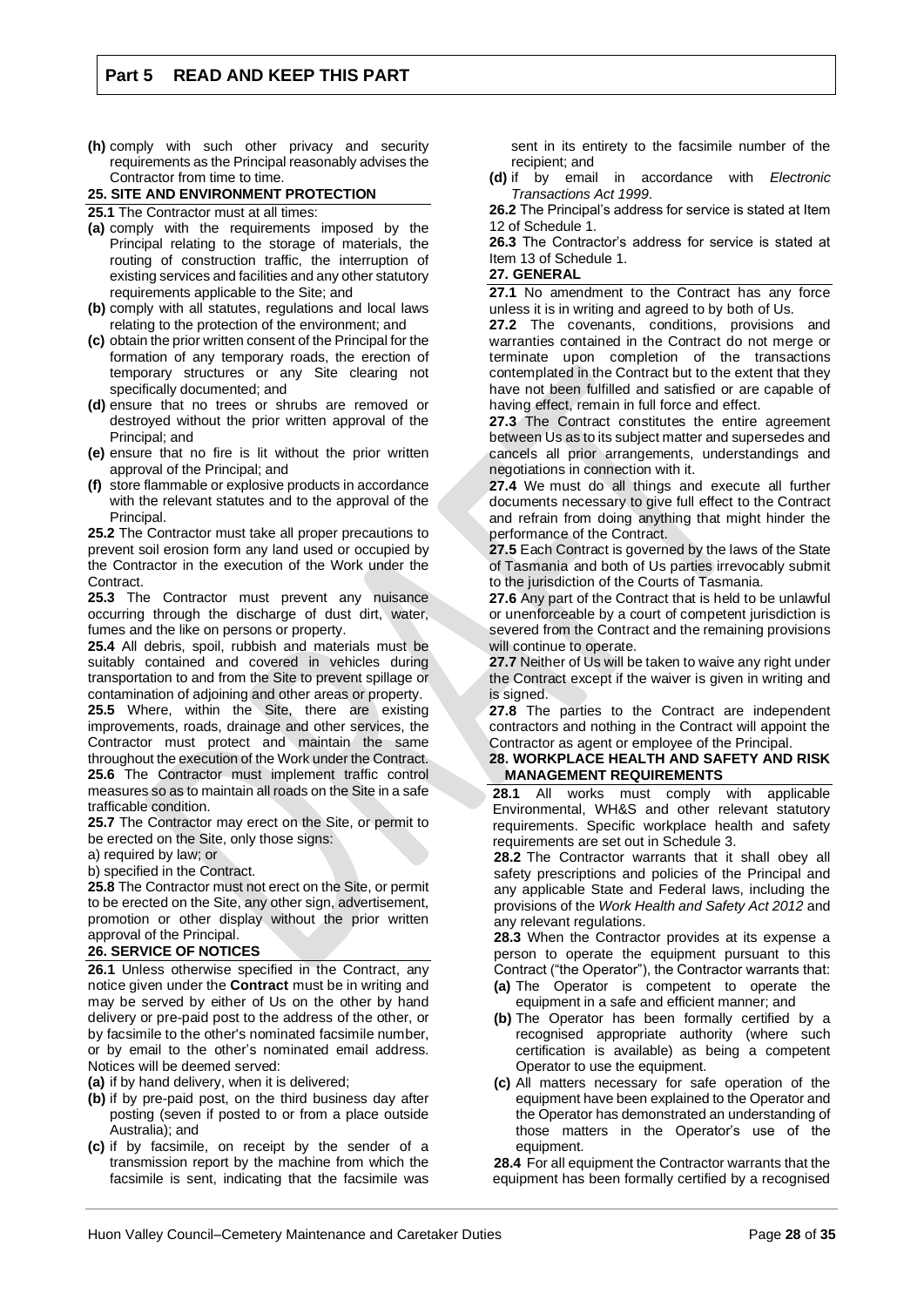appropriate authority (where such certification is available) as being safe and suitable to be operated as required under this Contract.

**28.5** The Contractor shall at its expense keep the Equipment in good running order suitable for the job required at all times and undertakes to effect repairs immediately upon breakdown or loss of efficiency due to condition of the machine.

**28.6** Prior to the commencement of the operation, the Contractor will be required to undertake a risk assessment with respect to the works in accordance with Schedule 3. Risk management requirements will be included within the contract documentation.

**28.7** If required by the Principal, as set out in Schedule 3, before entering the Site, the Contractor must prepare and submit a workplace health & safety plan to the Principal for approval which, as a minimum, must address the issues specified by the Principal to the Contractor (Workplace Health and Safety Plan).

**28.8** The Principal may, in its sole discretion accept in writing the submitted Workplace Health and Safety Plan or notify the Contractor of the reasons for not accepting it.

**28.9** You must notify the Principal as soon as possible after the occurrence on Site of any reportable event under the Safety Legislation including:

- **(a)** any work related illness, work injury, dangerous event, or serious bodily injury as defined by the *Work Health and Safety Act 2012*; and
- **(b)** any serious electrical incident or dangerous electrical event;

and, where requested by the Principal, conduct a formal investigation at the Contractor's expense in accordance with the Principal's incident report system procedures.

**28.10** The Contractor must provide the Principal with copies of all notices and correspondence of whatsoever nature concerning the Safety Legislation within 1 Business Day of the dispatch and/or receipt by the Contractor of any such notice or correspondence.

**28.11** The Contractor indemnifies the Principal and agree to keep the Principal always indemnified against:

- **(a)** claims by any person against the Principal in respect of personal injury or death or loss of or damage to any property.
- **(b)** loss of or damage of property of the Principal; and
- **(c)** all costs, expenses, fines, losses or damages arising out of enforcement of the Safety Legislation.

#### **29. INCIDENT NOTIFICATION**

**29.1** If the Contractor is required by the Workplace Health and Safety Regulations or by any other regulations or Act to give any notice of an accident occurring during the performance by the Contractor of Services under the Agreement, the Contractor must, at the same time, or as soon thereafter as possible in the circumstances, give a copy of the notice to the Principal. **29.2** The Contractor must promptly notify the Principal of any accident, injury, property or environmental damage which occurs during the carrying out of the Services. All lost time incidents must be immediately notified to

Principal. The Contractor must, within 3 days of any such incident, provide a report giving complete details of the incident, including results of investigations into its cause and any recommendations or strategies for prevention in the future.

#### **30. WHS NON-COMPLIANCE**

**30.1** If, during the performance of works under this Agreement, the Principal informs the Contractor that it is the opinion of Principal that the Contractor is:

- **(a)** not conducting the Services in compliance with the Contractor's Workplace Health and Safety Plan, health and safety management procedures, relevant legislation or health and safety procedures provided by the Principal from time to time; or
- **(b)** conducting the Services in such a way as to endanger the health and safety of Contractor's employees or the Principal's or its Contractors' and sub Contractors' employees, plant, equipment or materials the Contractor must promptly remedy that breach of workplace health and safety.

**30.2** The Principal may direct the Contractor to suspend the Services until such time as the Contractor satisfies the Principal that the Services will be resumed in conformity with applicable health and safety provisions.

**30.3** During periods of suspension referred to above, the Principal will not be required to make any payment whatsoever to the Contractor.

**30.4** If the Contractor fails to rectify any breach of health and safety for which the Services have been suspended, or if the Contractors performance has involved recurring breaches of health and safety, the Principal may at its option terminate the Services forthwith, without further obligation to the Contractor.

**30.5** In this event, the Principal's liability will be limited to payment for the Services performed and costs incurred by the Contractor up to the time of termination or suspension of Services.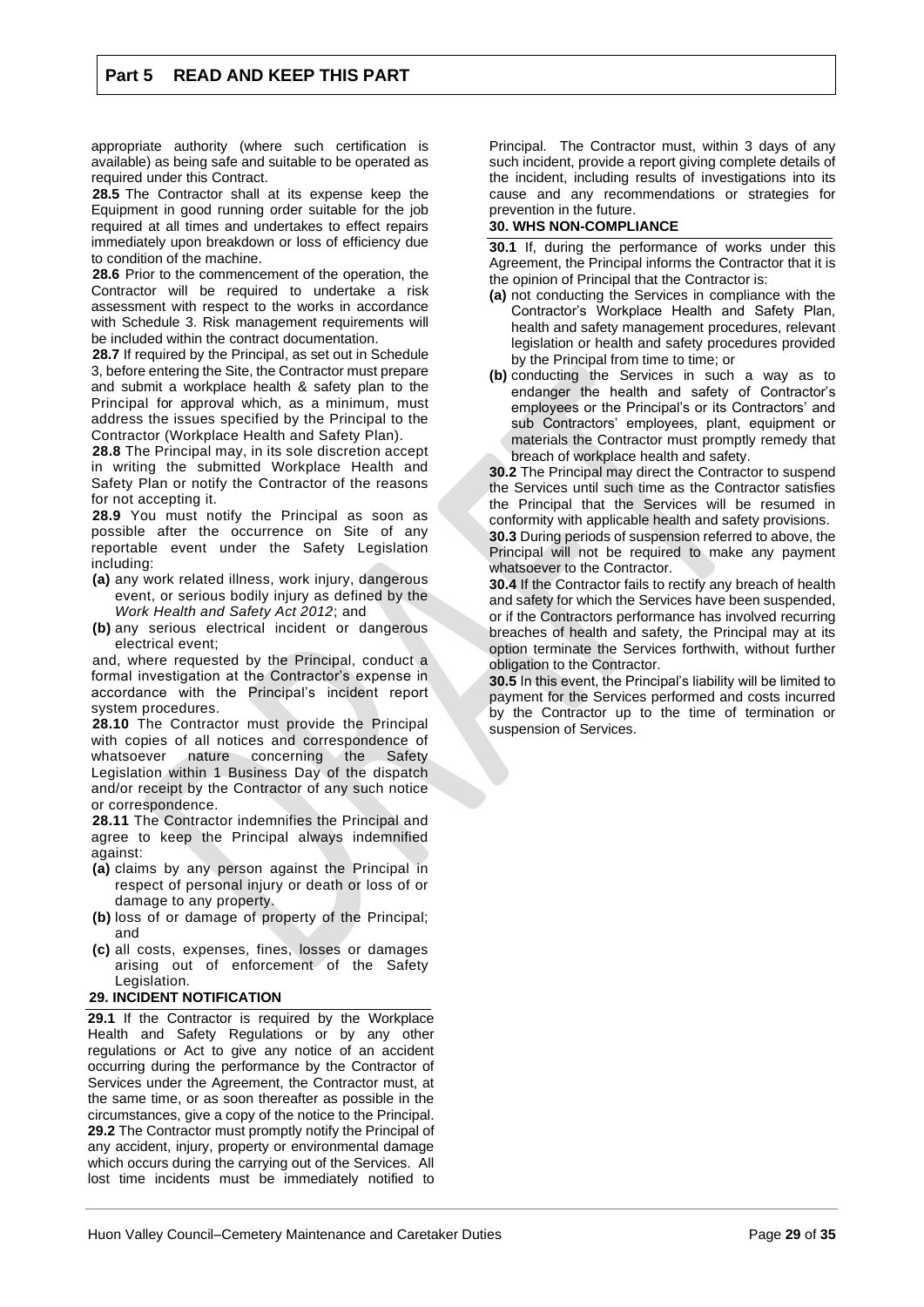# **Schedule 1 – Contract Items**

| <b>Item Number</b>                                                    | <b>Details</b>                                                                                     |
|-----------------------------------------------------------------------|----------------------------------------------------------------------------------------------------|
| <b>The Principal</b><br>1                                             | <b>Huon Valley Council</b>                                                                         |
| $\mathbf{2}$<br><b>The Contractor</b>                                 |                                                                                                    |
| 3<br><b>Commencement Date</b>                                         |                                                                                                    |
| <b>Duration of the Contract</b><br>4                                  | 12-Months with an option to extend                                                                 |
| <b>The Work</b><br>5                                                  | The Work required under the Contract is to be provided                                             |
|                                                                       | and completed in accordance with this Contract. The                                                |
|                                                                       | details and specifications of the Work are provided in the                                         |
|                                                                       | Quote Documents (forming part of this Contract).                                                   |
| <b>The Contract Price</b><br>6                                        | The Contract Price is the amount stated in the                                                     |
|                                                                       | Contractor's Quote Application. The Contract Price                                                 |
|                                                                       | excludes GST.                                                                                      |
| <b>Time</b><br>for<br><b>Payment</b><br>$\overline{\mathbf{r}}$<br>of | Upon completion of the Work or in accordance with                                                  |
| <b>Contract Price</b>                                                 | Clause 4.                                                                                          |
| 8<br><b>Insurance</b>                                                 | (a) Public Liability insurance of at least \$20,000,000.00;                                        |
|                                                                       | and                                                                                                |
|                                                                       | (b) Professional Indemnity insurance of N/A                                                        |
|                                                                       | (c) Workers Compensation Policy of insurance in                                                    |
|                                                                       | accordance with the Workers Rehabilitation and                                                     |
|                                                                       | <b>Compensation Act 1988</b>                                                                       |
|                                                                       | (d) Comprehensive Motor Vehicle insurance for an                                                   |
|                                                                       | amount of not less than \$5,000,000.00<br>(e) Compulsory Third Party insurance for personal injury |
|                                                                       | to a person directly from a motor vehicle accident.                                                |
|                                                                       | (f) Any other insurance sufficient to indemnify the                                                |
|                                                                       | Principal against:                                                                                 |
|                                                                       | (i) loss of or damage to the Work from any cause;                                                  |
|                                                                       | and                                                                                                |
|                                                                       | (ii) loss of or damage to property of the Principal                                                |
|                                                                       | caused directly or indirectly as a result of the                                                   |
|                                                                       | Work.                                                                                              |
| <b>Defects Liability Period</b><br>9                                  |                                                                                                    |
| <b>10 Authorised Officer</b>                                          |                                                                                                    |
| 11 Contact<br>for<br><b>Person</b>                                    |                                                                                                    |
| <b>Contractor</b>                                                     |                                                                                                    |
| 12 Principal's address for                                            | <b>Attention: Director Community Services</b>                                                      |
| <b>Service</b>                                                        | <b>PO Box 210</b>                                                                                  |
|                                                                       | HUONVILLE TAS 7109                                                                                 |
|                                                                       | Or                                                                                                 |
|                                                                       | 40 Main Street                                                                                     |
|                                                                       | HUONVILLE TAS 7109                                                                                 |
| 13 Contractor's address for                                           |                                                                                                    |
| <b>Service</b>                                                        |                                                                                                    |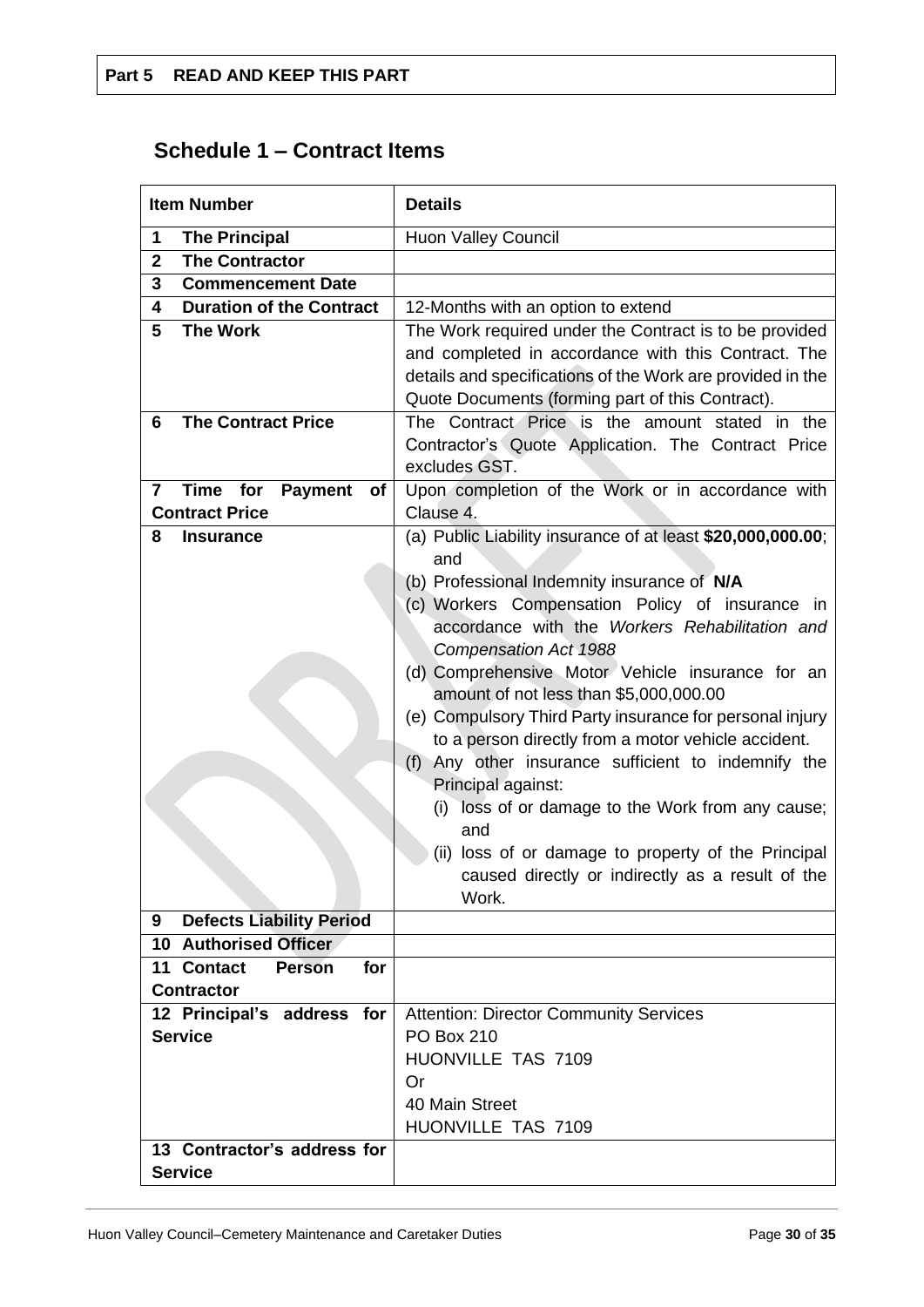# **Schedule 2 – Special Conditions**

Leave Blank if no applicable Special Conditions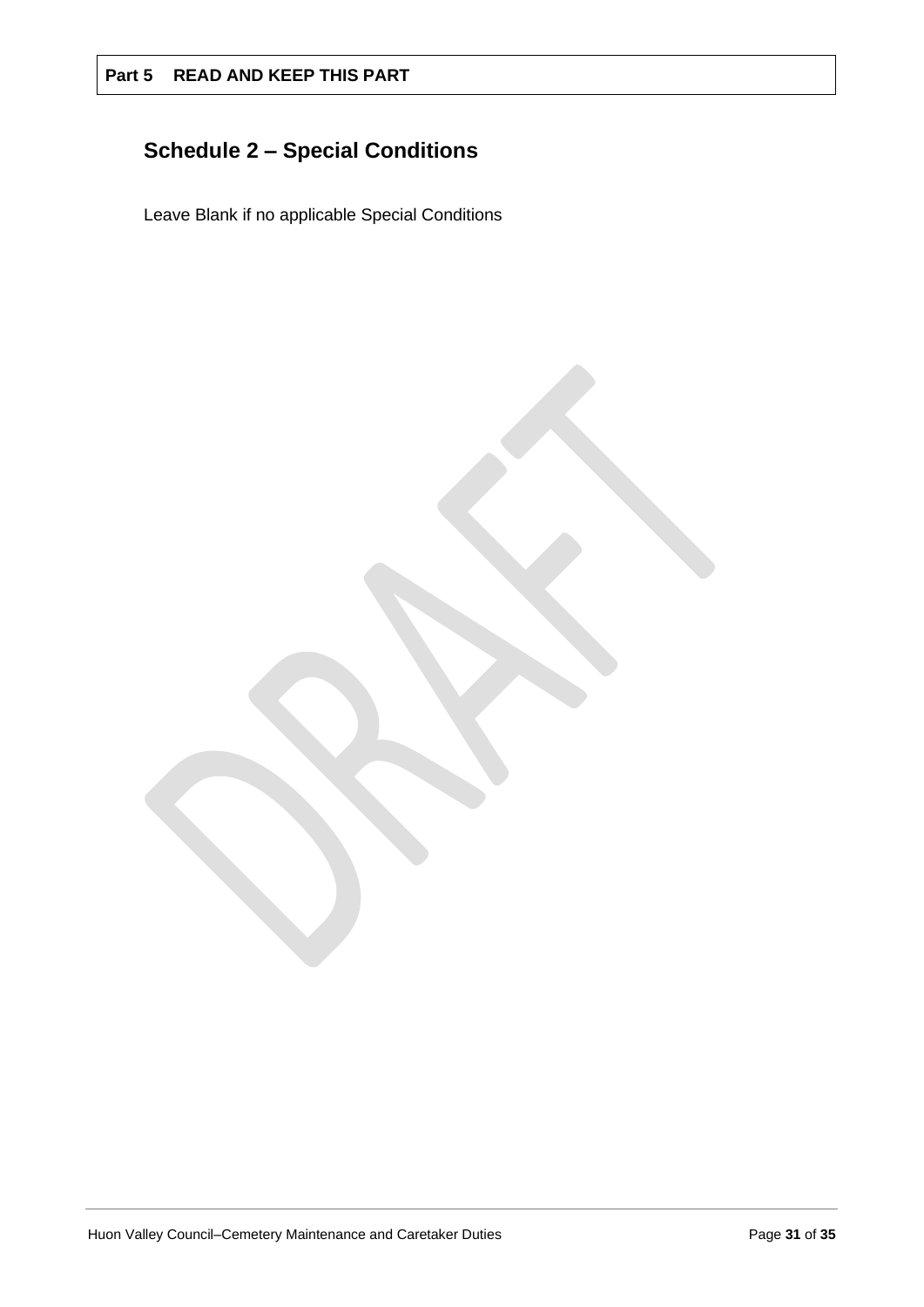# **Schedule 3 – Specific Work Health and Safety and Risk Requirements**

### **1. Contractor WHS Management Systems**

The Contractor must provide details of its WHS Management System and submit a complete copy of their WHS Management System documentation which must also include as a minimum requirement:

- WHS policy and objectives
- Organisation structure & responsibilities
- Safe work practices and procedures
- WHS training and induction
- WHS auditing & inspection procedures
- WHS consultation procedures
- WHS performance monitoring

#### **2. Risk Assessment Form**

The attached Risk Assessment Form must be completed by the Contractor in relation to the Services and submitted to the Principal for approval at least two (2) weeks prior to commencement of the Services. The primary objectives of the Risk Assessment are to:

- (a) identify hazards associated with Agreement tasks and activities;
- (b) determine the level of risk;
- (c) establish appropriate risk control measures.

Each major or significant task or activity associated with this Agreement will be assessed in terms of the associated hazards. When all hazards have been identified the most likely outcome as a result of an incident will be determined.

Risks must be classified according to the following schedule:

| Class 1: | Potential to cause death or permanent injury to one or more persons |
|----------|---------------------------------------------------------------------|
| Class 2: | Potential to cause one or more lost time injuries                   |
| Class 3: | Potential to cause an injury treatable with first aid               |

A primary goal shall be to eliminate all risks associated with this Agreement and should be a major focus of the Risk Assessment. Contractors should detail risk control measures, which adequately address all identified Class 1, 2 and 3 risks.

Where safe work procedures or instructions are developed they must clearly spell out the work sequence, highlighting the procedures required to adequately control each Class 1 and Class 2 risk identified in the risk assessment. All employees involved in the activity must receive appropriate training in the safe work procedure.

The risk assessment must be completed on the Risk Assessment Form evaluating the full scope of Services associated with the Agreement. Additional risk assessments may be undertaken during the course of the Agreement as required (i.e. work undertaken by subcontractors).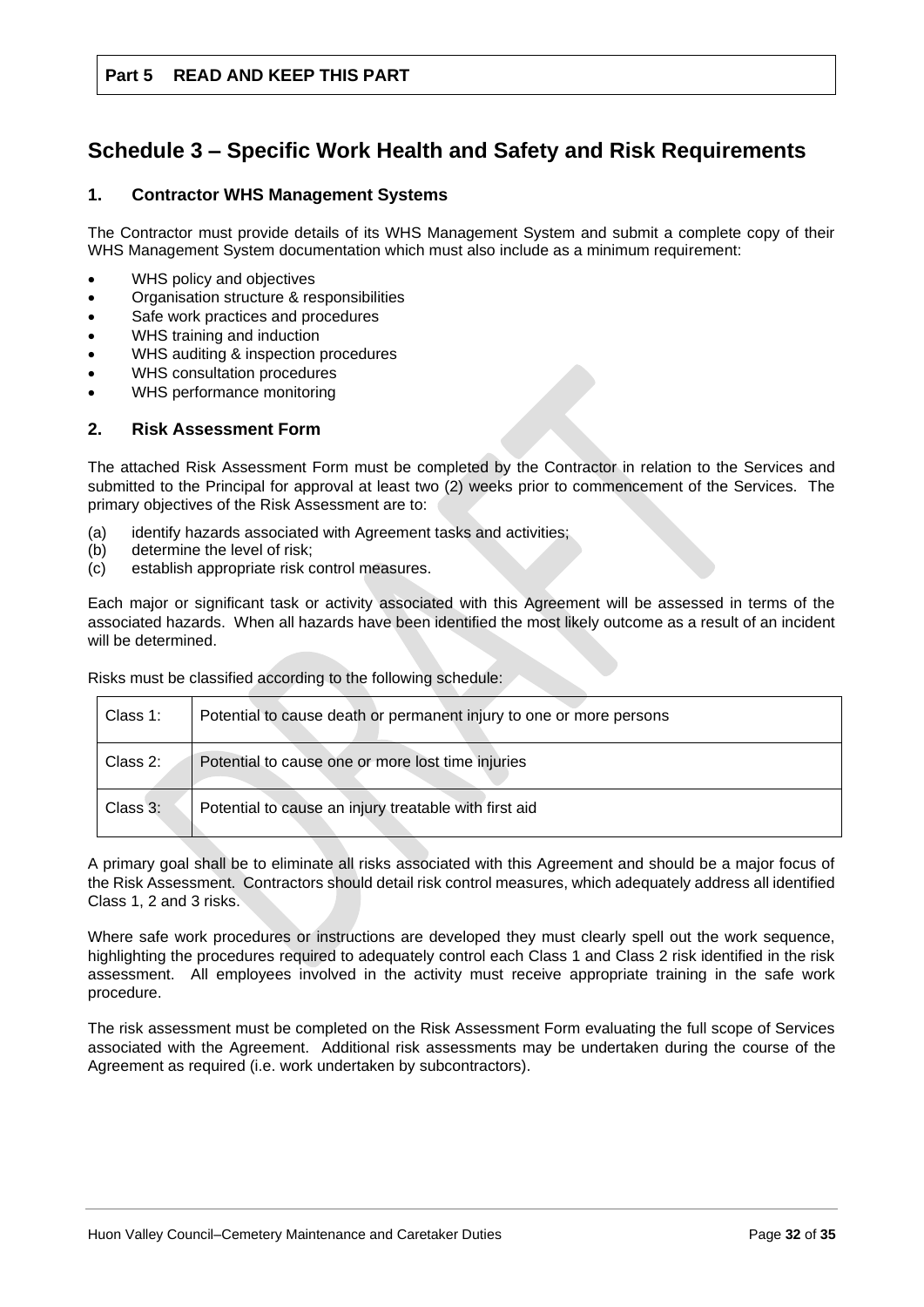The Risk Assessment Form requires the Contractor to complete the following:

#### (a) **Specific Task/Activity**

The Contractor should document each major task associated with the Agreement. This should consider the sequential aspects of the Services to be performed from Agreement commencement to finalisation of the Agreement.

#### (b) **Potential Hazards**

The Contractor should identify the particular hazards associated with each activity or task to be carried out.

#### (c) **Class of Risk**

Each hazard should be evaluated as a level of risk, described as Risk Class 1, 2 or 3 defined above. Classification in this way provides an indication of priority in terms of determining risk control measures.

#### (d) **Control Measure**

The Contractor should identify and document what actions are necessary to eliminate or minimise the hazards that could lead to accident, injury or occupational illness.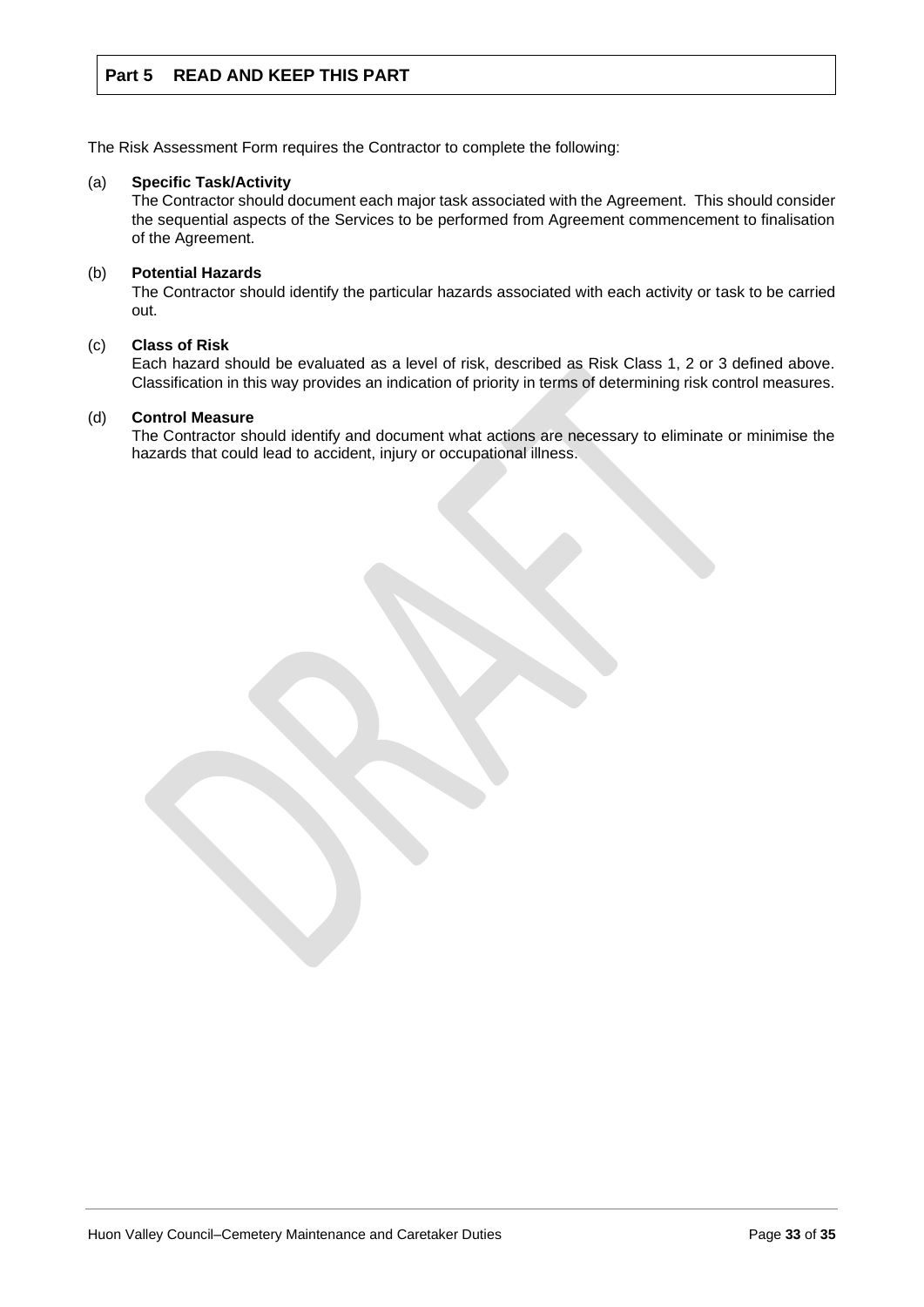## **RISK ASSESSMENT FORM (To be submitted prior to project commencement)**

| <b>Contractor:</b>                  |                                                 |                      | <b>Agreement Manager:</b> |                         |       |
|-------------------------------------|-------------------------------------------------|----------------------|---------------------------|-------------------------|-------|
| <b>Agreement:</b>                   |                                                 |                      | <b>Agreement No:</b>      |                         |       |
| <b>Contractor's Representative:</b> |                                                 |                      | Telephone:<br>Fax:        |                         |       |
| Telephone:<br>Fax:                  |                                                 |                      |                           |                         |       |
| Signature:<br>Date:                 |                                                 |                      | Signature:                |                         | Date: |
|                                     |                                                 |                      |                           |                         |       |
| <b>Specific Task/Activity</b>       | <b>Potential</b><br><b>Hazards/Consequences</b> | <b>Class of Risk</b> |                           | <b>Control Measures</b> |       |
|                                     |                                                 |                      |                           |                         |       |
|                                     |                                                 |                      |                           | $\sum_{i=1}^n \alpha_i$ |       |
|                                     |                                                 |                      |                           |                         |       |
|                                     |                                                 |                      |                           |                         |       |
|                                     |                                                 |                      |                           |                         |       |
|                                     |                                                 |                      |                           |                         |       |